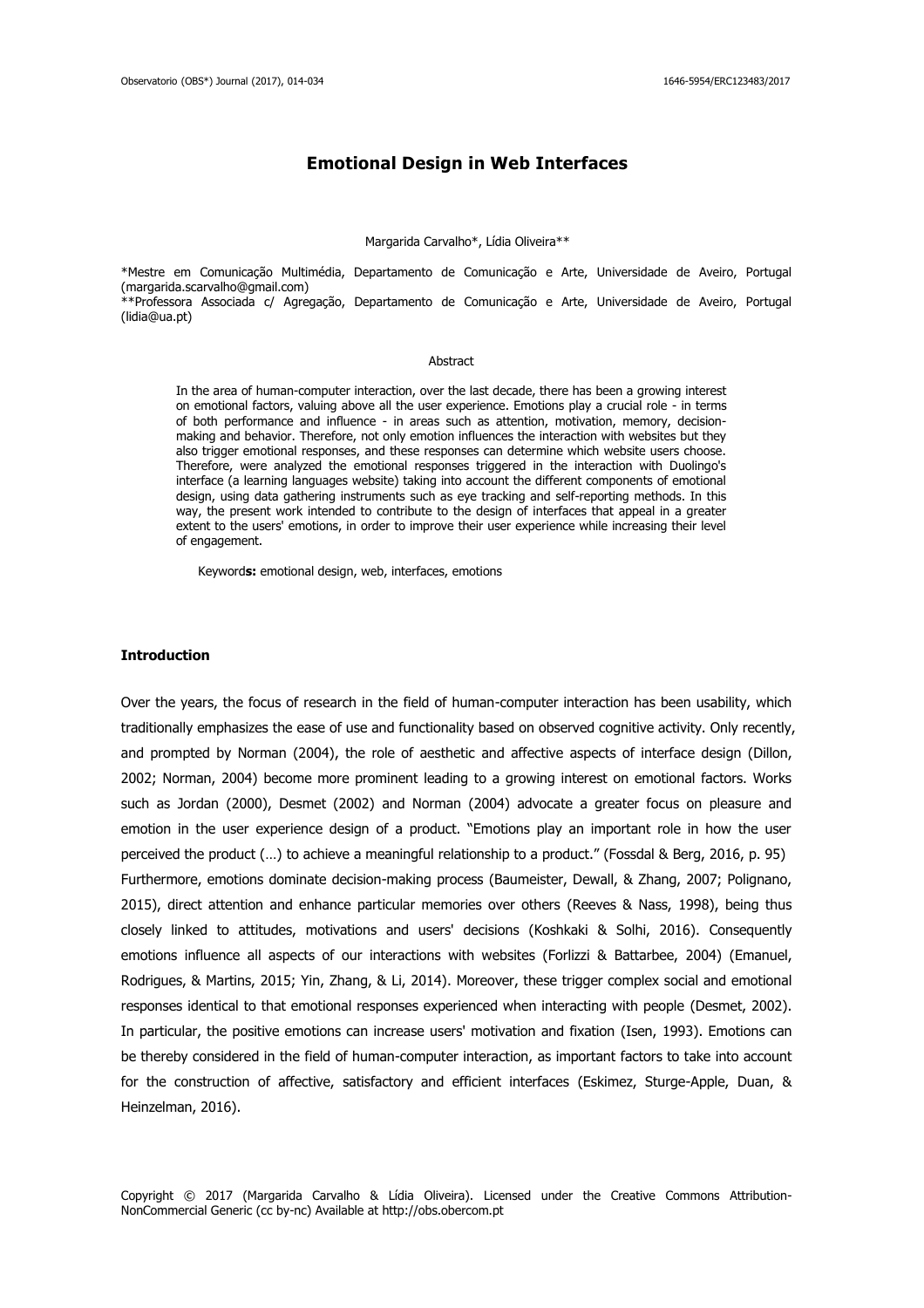In this sense, emotions begin to take the lead role in product design becoming a competitive differentiator factor, in that products perceived as pleasant, with aesthetic qualities that capture the attention of users (Gorp & Adams, 2012) (Seo, Lee, & Chung, 2016), are easier to learn and operate better (Norman, 2004).

While surfing the web, users are faced with a wide variety of choices of websites, having the ability to move quickly and easily from one to another. According to Bucy (2000 apud Deng & Poole, 2010) emotional responses are a key factor for the user preference for a specific site.

Thus, emotional design has become a powerful tool in creating exceptional user experiences on the web, making the user come back, participate and announce (Kim, Lee, & Choi, 2003) (Lockner & Bonnardel, 2015; Polignano, 2015)

Under this issue, the research question that arises is which aspects of an interface trigger emotional responses on users. However, in order to get an answer to this question should be considered the techniques of measuring emotional responses and so, the secondary research question is posed: which techniques and instruments can measure adequately the emotional responses.

This study main aim is to systematize aspects needed in a web page that reinforce positive emotions and promote desirable behaviors in users.

#### **Method**

#### **Participants**

The sample population was obtained by convenience sampling. The study was released via email and about 30 people showed up to participate. Of the 30 volunteers, 15 were females and 15 males, with ages ranging between 18 and 44 years. The age group with more participants is 25 to 34 years (60%), followed by the range of 35 to 44 (30%) and finally the range of 18 to 24 years (10%). In regards of web browsing experience, the majority of participants (53.33%) declared themselves as an experienced web user, 40% of participants considered a very experienced web user, whereas only 6.67% of participants consider themselves inexperienced users.

Therefore, we can state that the study sample is balanced in terms of gender (50% female and 50% male), the predominant age group stands at 25 to 34 years, while the vast majority of participants consider themselves as experienced (and very experienced) web users.

#### **Research Design**

For this research was used the case study methodology. Duolingo's interface was analyzed in the various dimensions of emotional design, using as tools to collect data the eye tracker and self-report tools (namely, aesthetic and perceived usability scales, semantic differential scales, and the emotional experience report). The empirical study consisted of 3 phases, each dedicated to one of emotional design dimensions. Regarding the visceral dimension (first phase), which can be studied observing user's first impression, participants were exposed to Duolingo's Homepage for five seconds with the eye tracker, then they evaluated the images on a perceived aesthetic scale and pointed out what emotions were triggered. Concerning the behavioral dimension (second phase), related to how the user uses and experience the product, participants were asked to use Duolingo, while being recorded by the eye tracker. First, they had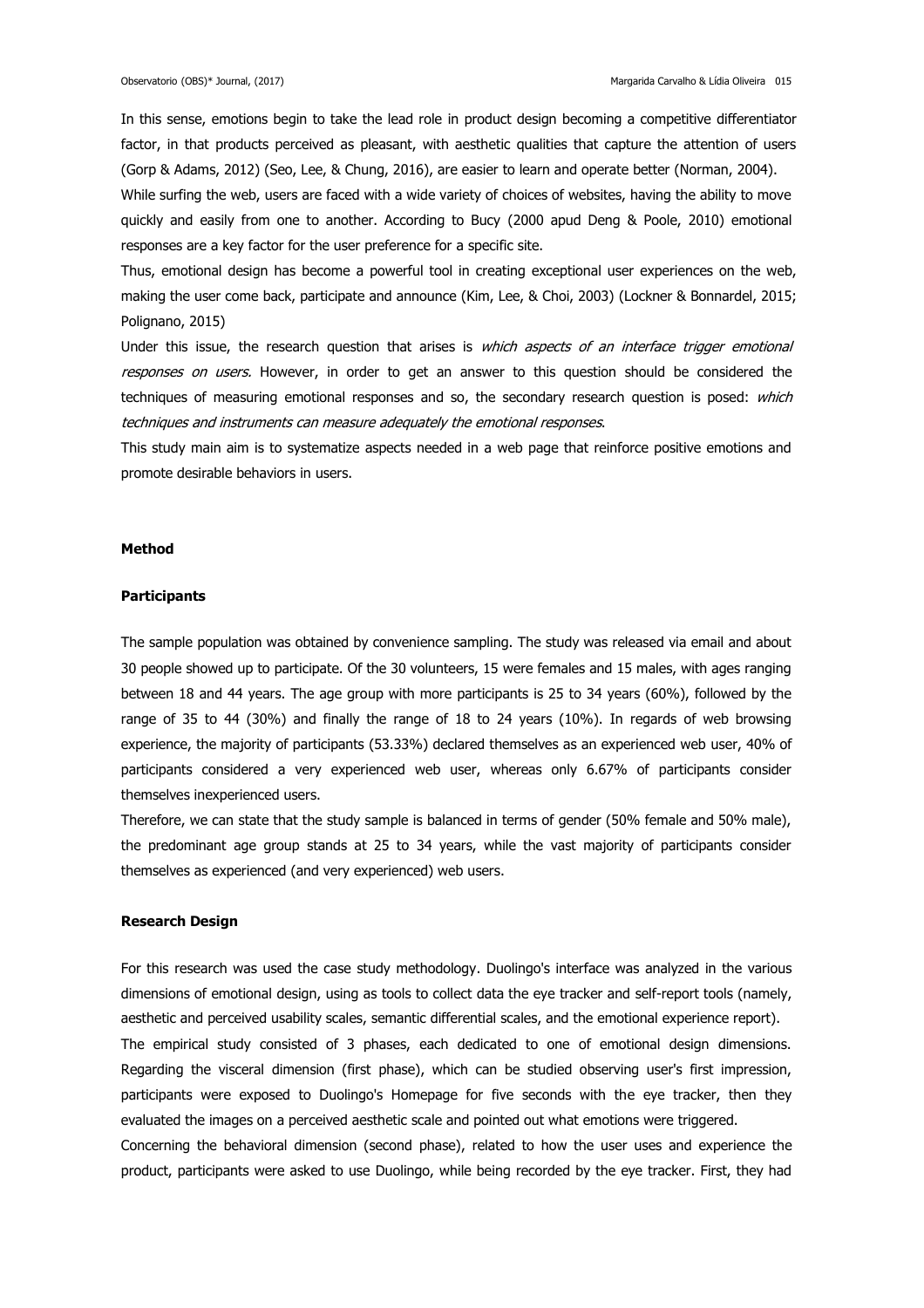some required tasks to accomplish and then they could navigate freely for about 3 minutes. After, the participants completed a questionnaire intended to measure the perceived usability and emotions that were triggered in the interaction.

As to the reflective dimension (third phase), the component that can be measured through the perception of the experience over time, participants were asked to use Duolingo integrated into their daily activities over a period of 5 weeks, reporting in what level some emotions were (or not) part of the experience.

### **Measures**

The Eye tracking is a method used to track the eye movement towards a visual environment by recording the observing pattern of the individual, their pause times, the total time fixing a given point on the screen, thus becoming a simplifying tool of the analysis of objective data about user behavior (Marques, 2009; Rodrigues, 2010) (Ooms et al., 2014) (Blascheck et al., 2017; Weichbroth, Redlarski, & Garnik, 2016). This technique is often used to evaluate the visual appeal of websites (Djamasbi, Siegel, & Tullis, 2010) (Gonçalves et al., 2013) and which elements of an interface draw more attention from users (Huisman, 2011) (Radecký, Vykopal, & Smutný, 2015). The resulting data from some studies (Nummenmaa, Hyönä, & Calvo, 2006; Calvo & Lang, 2004, 2005 apud Huisman, 2011) (Lu & Jia, 2014; Nguyen, Seif El-Nasr, & Isaacowitz, 2017) comparing positive and negative visual stimuli indicate an attention tendency towards emotional stimuli in general. Thus, it is considered that eye-tracking metrics such as the number and duration of fixations, may be considered an indication of an affective response (Huisman, 2011) (Bayliss et al., 2013). Therefore, the eye tracker was used to collect data on users' first impression and perceived usability of Duolingo's interface, in phase 1 and 2 of the empirical study.

To measure the subjective component of the emotions were used non-verbal self-report tools. So, in order to collect data relating to the aesthetics and usability perceived by users, in addition to the eye tracker, questionnaires were used. Questionnaire 1 was used to measure users' first impression (visceral dimension) and was composed partly by "VisAWI-S" (Moshagen & Thielsch, 2010) and partly adapted from "AttrakDiff" (Prinz, Menschner, & Leimeister, 2012), both perceived aesthetic scales. Questionnaire 2 was used to collect data from the behavioral dimension, to measure perceived usability, and was adapted from the "Post-Study System Usability Questionnaire" (PSSUQ) (Lewis, 1993). In the end of both questionnaires was presented a table of emotions, in which the participants had to indicate in what level the emotion made part of the experience. This was adapted from the package 3 of the Day Reconstruction Method documentation (Kahneman, Krueger, Schkade, Schwarz, & Stone, 2004) in order to reflect the most relevant emotions associated with emotional experiences in human-computer interaction (Huisman & Hout, 2010).

This same table together with a field for access time constituted the Experience Diary that participants filled every time they accessed Duolingo in the period of autonomous use (third phase of the empirical study).

The Last Diary of Experience was the final questionnaire, consisting of specific questions related to other aspects of involvement over time.

#### **Results**

Participants' emotional responses in the various aspects of emotional design (visceral, behavioral and reflective) were observed and analyzed through the data collected by the eye tracker, the scales of perceived aesthetics and usability, and emotions reported by users. Furthermore, it was studied emotional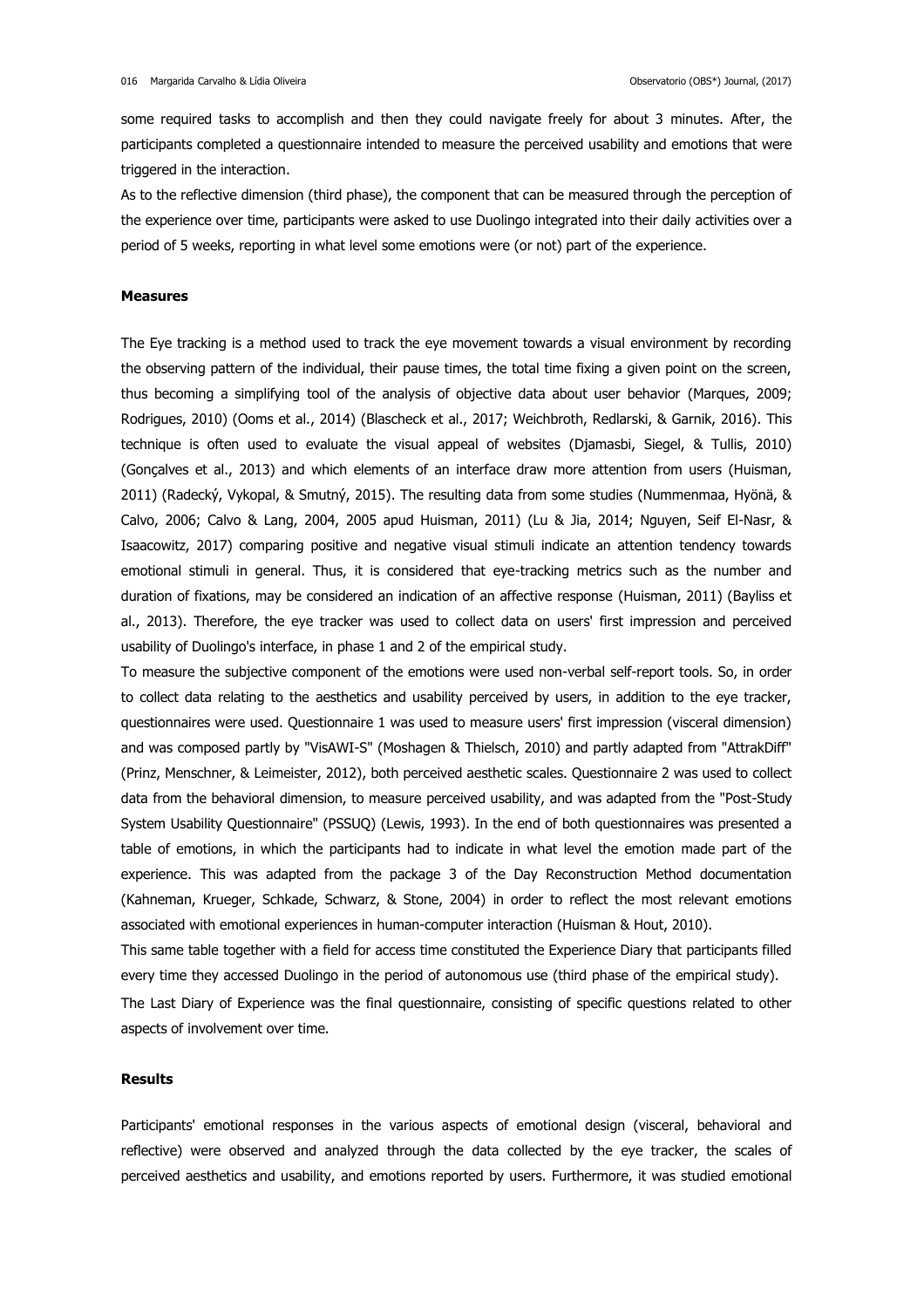experience over time. The main aim was on one hand confirm if eye tracking tools and self-report (like the scales of perceived usability and aesthetics, the semantic differential scales and electronic diary of the experience) are, or not, appropriate techniques to measure emotional responses; and on the other hand, find which aspects of an interface trigger emotional responses on users.

## **Visceral Design – First Impression**

In order to measure users' first impression they were exposed to "Duolingo's Homepage without being logged in" screenshot for about 5 seconds in eye tracker and after participants completed the Questionnaire 1.

In terms of eye tracking data analysis, first the fixation count heat map was observed, then map of clusters. Next, were defined areas of interest based on which were calculated eye tracking metrics such as time to first fixation, first fixation duration, percentage of users who fixated their gaze on a given element of the interface and finally the total duration of the fixations. Generally, fixations indicating focused attention are defined by the stationary position of the eyes of 100-300ms (Djamasbi et al., 2010; Huisman, 2011; Poole & Ball, 2005) and as such, it was considered as a fixation the stationary position of the eye for at least 100ms.





The areas that show a higher number of fixations were the "Mascot" (the green owl called Duo), the "Tagline" ("Free language education for the world") and the "Flags" (indicative of the available courses), followed by the registration buttons via facebook or e-mail. The lower area of the site, which has additional features, presents a considerably lower number of fixations. The cluster map confirmed this information. Thus, it appears that 50% of participants stared at the "Mascot", about 97% at the beginning of "tagline" and all participants look at the "flags" regarding the courses administered. Moreover, the registration button on the site through facebook had 87% of views and by e-mail only 60%. From this information were defined areas of interest, based on which were calculated eye tracking metrics that indicate that these areas are more likely to be noticed by the user and therefore attract your attention more, and can prove equally with interest unconscious emotional.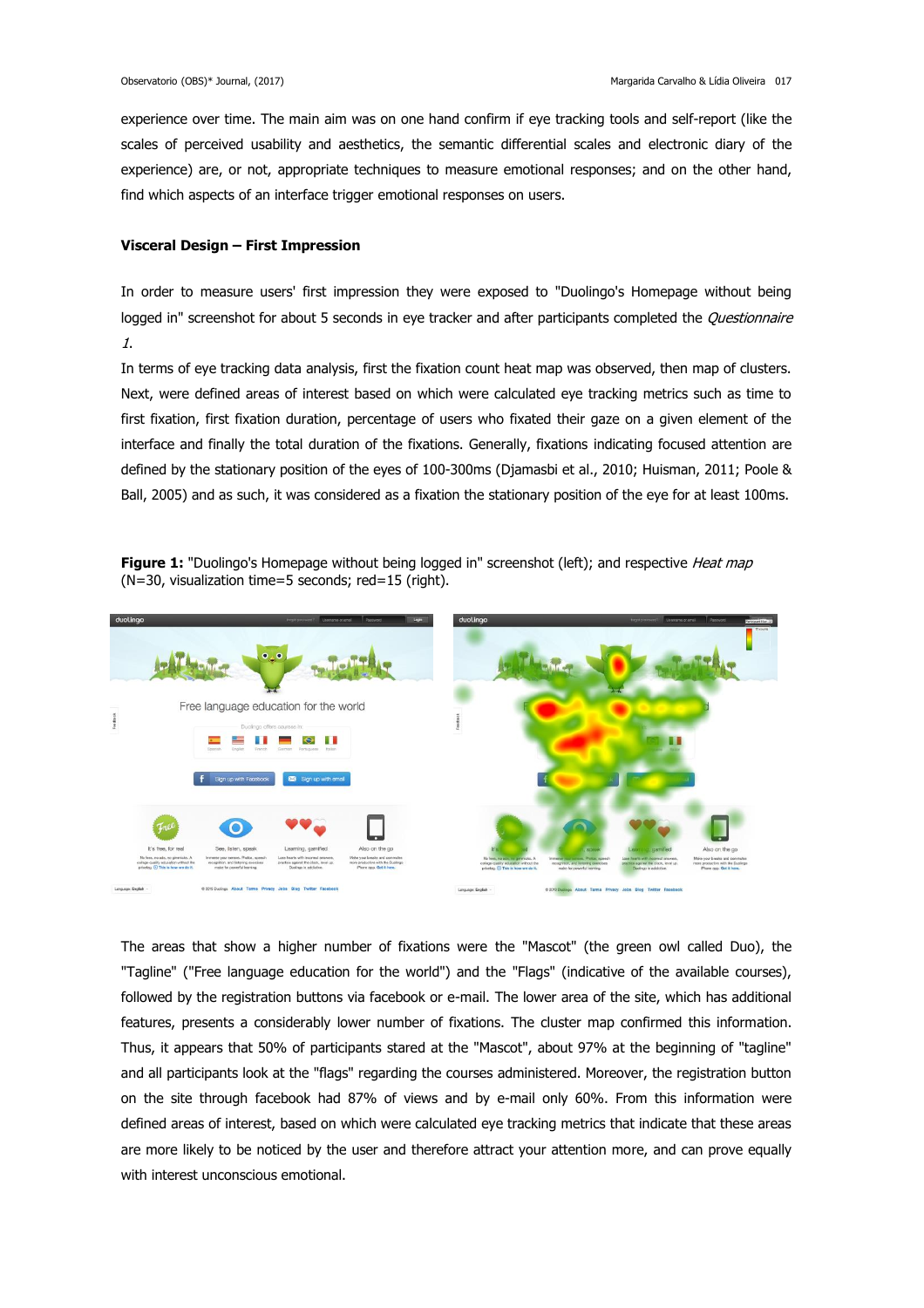The time to first fixation is a metric that measures how long it takes a participant to fix his gaze on an area of interest for the first time, beginning to be measured as soon as the image is displayed and stopping as soon as the user stares at the area of interest. Faster times till the first fixation in a area indicates that it attracts most user attention (Poole & Ball, 2005). The overall mean time to first fixation of each area of interest was calculated  $(N = 30)$ .





It can be seen that the times to first fixation in two areas stand out to be quite shorter: the "flags" of available courses (0.75 sec) and the "Tagline" (0.91 seconds). Then, the element that was visualized more quickly was the owl Duo, the "Mascot", with time to the first fixation of 1.45 seconds. Note that the button "Register with Facebook" had a time to first fixation of 2.03 seconds, while the button "Register with the Email" shows 2.69 seconds, which means that the first attracted more attention of the participants. It can also be seen that there is a strong difference between the times to the first fixing of the different elements with the contents in the lower interface having an average of more than 3 seconds, until the first fixation (3.37 and 3.31 seconds to the leftmost blocks; 3.95 and 3.80 seconds to the rightmost). The duration of the first fixation does not vary much between the different areas of interest, with the exception of the shorter duration (0.18 seconds) and longer (0.27 seconds), in all the remaining duration of the first fixation varies between 0.24, 0.25 and 0.26 seconds.

Regarding the percentage of participants who fixated at least once in the areas of interest, it can be seen that three areas of interface stand out: the "Flags" of the courses offered by the platform (100%), then with little difference the "Tagline" (97%), and with 80% is the button "Register with Facebook". Finally and with a considerable difference appears "Mascot" with 53% of participants fixing their gaze.

The areas of interest where the total duration of fixations is greater, and with great difference in-between, are the "flags" (1.37 sec) and the site "Tagline" (1.04 seconds). Then, in exaequo with 0.39 seconds of total duration of fixations appear the "Mascot" and the button "Register with Facebook."

After viewing Duolingo's Homepage screenshot, participants responded to Questionnaire 1 (N=29). The first question presented four statements, each referring to a dimension of aesthetic appreciation, to mark in a 5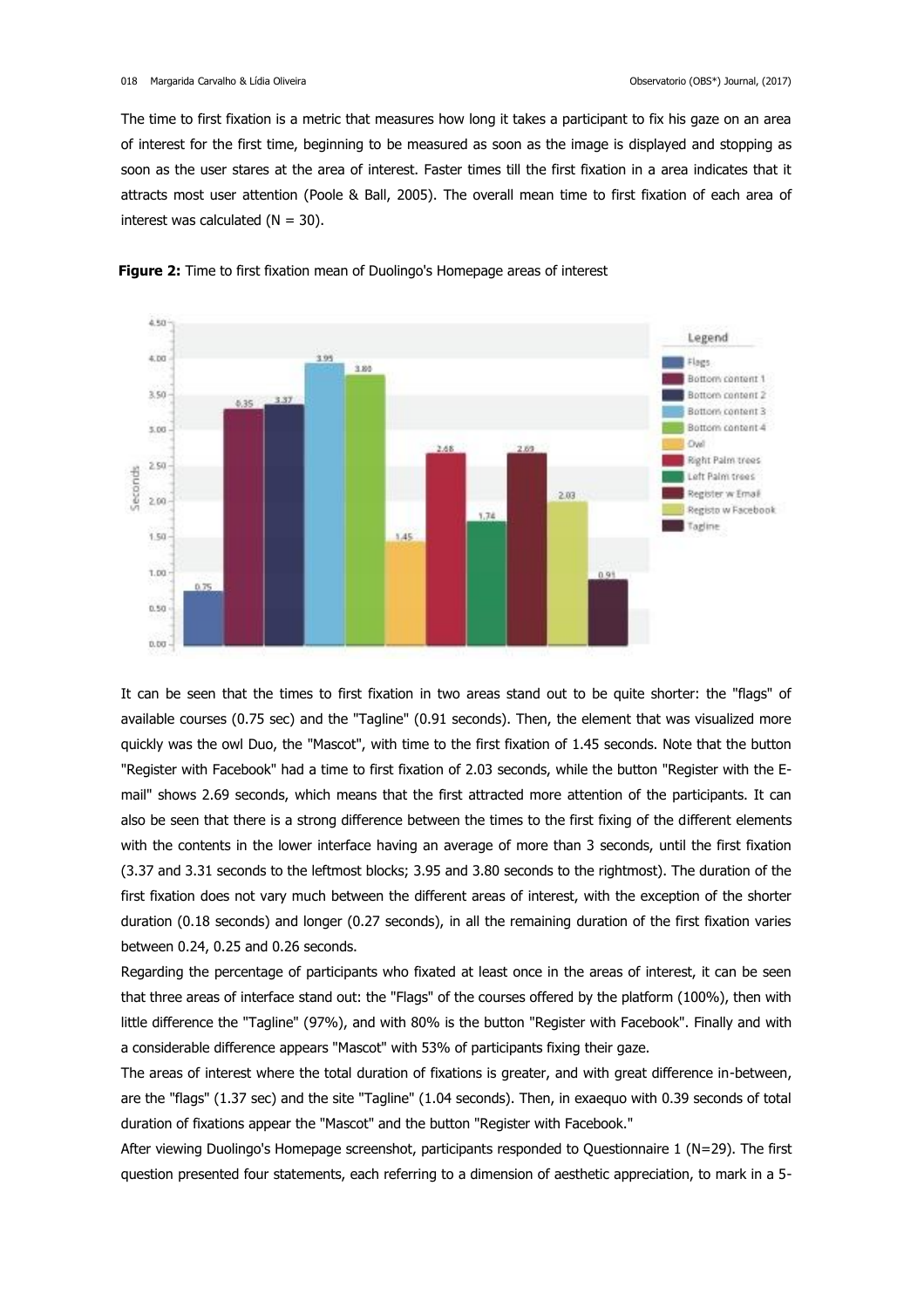point Likert scale, where  $1$  = strongly disagree and  $5$  = strongly agree. Statistical calculations were performed in order to understand what the average overall picture impression was, and which were the scores on every feature of the aesthetic - simplicity, diversity, color, and craftsmanship. Moreover, to measure specific parameters like pleasantness, attractiveness and creativity, was used a 7-point semantic differential scale with the adjectives: pleasant - unpleasant, attractive - unattractive; creative unimaginative; therefore the lower the assigned level, the more positive the evaluation.

**Figure 3:** Means of the aesthetics features (on the left); and means of the parameters from the semantic differential scale (on the right).



The first impression mean is 3.75 and therefore very positive, showing that all individual parameters scored above 3, which becomes clearly favorable over the first impression. Regarding the other parameters: the mean of the pleasantness was 2.48; attractiveness' mean was 2.66; and with what concerns creativity, the mean was 2.69. In conclusion, "Duolingo's Homepage without being logged in" image reports positive means in what regards aesthetics in general, and was considered nice, attractive and creative.

In order to capture what emotions were triggered by the "Duolingo's Homepage without being logged in", users were asked to rate in a 7-point scale (where  $0 =$  the emotion was not experienced at all and  $6 =$  the emotion was a extremely important part of the experience) a list of web-relevant emotions (Huisman & Hout, 2010). In addition to the analysis of individual emotions, these were grouped into two groups:

 - positive emotions: Joy, Desire, Fascination, Satisfaction and Enjoyment; and negative emotions: Sadness, Disgust, Boredom, Dissatisfaction and Frustration.

As for the means of triggered emotions, negative emotions have lower means (between 0.32 and 0.86), while positive emotions have higher means (between 2.14 and 3.28), being Enjoyment the positive emotion with lowest mean. Note also that the emotion with the highest mean is the Satisfaction ( $M = 3.28$ ), followed by Joy ( $M = 3.17$ ) and Desire ( $M = 2.52$ ), and emotions with the lowest mean are Repulsion ( $M = 0.32$ ) and Dissatisfaction ( $M = 0.41$ ).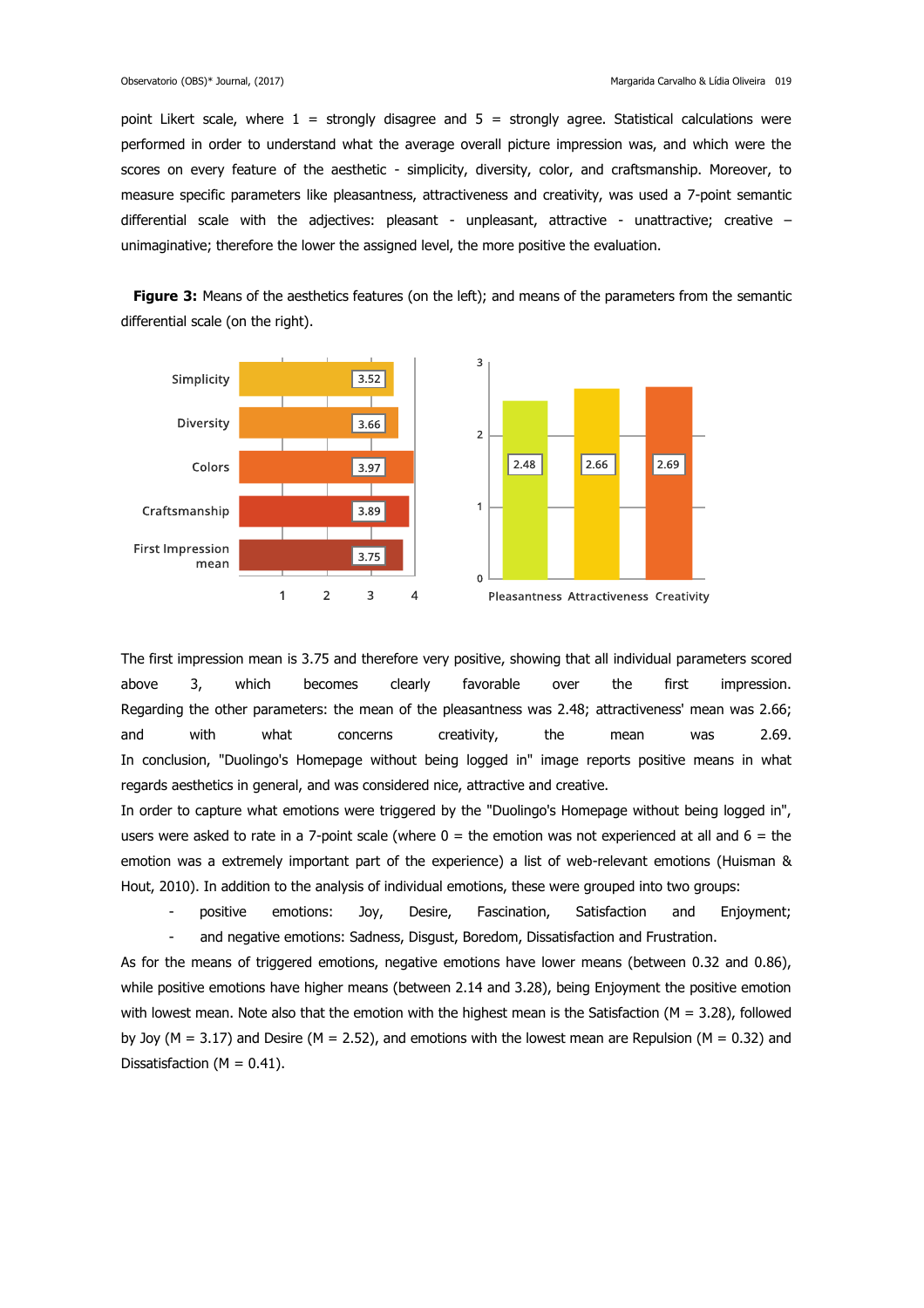|                 | $\cal N$ | Min       | Max            | M    | SD.   |
|-----------------|----------|-----------|----------------|------|-------|
| Repulse         | 28       | $\pmb{0}$ | 3              | .32  | .772  |
| Dissatisfaction | 29       | $\pmb{0}$ | 3              | .41  | .867  |
| Sadness         | 29       | $\pmb{0}$ | 3              | .55  | .948  |
| Frustration     | 29       | $\pmb{0}$ | 3              | .55  | .948  |
| Boredom         | 29       | $\pmb{0}$ | $\overline{4}$ | .86  | 1.274 |
| Enjoyment       | 29       | $\pmb{0}$ | 5              | 2.14 | 1.597 |
| Fascination     | 29       | $\pmb{0}$ | 5              | 2.34 | 1.233 |
| Desire          | 29       | $\pmb{0}$ | 6              | 2.52 | 1.682 |
| Joy             | 29       | $\pmb{0}$ | 5              | 3.17 | 1.284 |
| Satisfaction    | 29       | 1         | 6              | 3.28 | 1.334 |

**Table 1:** Descriptive statistics of reported emotions regarding Duolingo's Homepage image.

The majority of the participants classified Joy as having been a major part (24.14%), somewhat important (44.83%) and very important part of the experience (6.9%). With regard to Sadness, 68.97% stated that they haven't experienced this emotion at all; 13.79% of the participants stated that Sadness was a very unimportant or unimportant (10.34%) part of the experience. Desire is the emotion that presents greater standard deviation, although the main attributions to this emotion were very important (24.14%) or just as important part of the experience (also 24.14%). Regarding Disgust, the majority of participants (82.14%) considered that they haven't experienced this emotion in any way. The same happens with Boredom; about which 58.62% of the participants stated so. The majority of participants have considered that Fascination was somewhat important or important part of the experience (37.93% and 34.48% respectively). Regarding Satisfaction, 48% of the participant's states that this emotion was an important part of the experience, with the following highest frequencies being the "emotion was a very important part of the experience" (13.79%) and " the emotion was somewhat important part of the experience" (10:34 %). Dissatisfaction was reportedly not an emotion felt at all (75.86%). The same happens with Frustration, about which 68.97% of the participants stated that they haven't experienced that emotion. Enjoyment shows the highest frequencies at "the emotion was an important part of the experience" (31.03%), followed by "the emotion was not experienced at all" (27.59%), and then " the emotion was somewhat important part of the experience" (17.24%).

#### **Behavioral Design – Perceived Usability**

In order to understand how the user experiences the website, participants were asked to use Duolingo with the eye tracker. First, they had to finish assigned tasks from a scenario. Initially users had to register with their e-mail in Duolingo, selecting the English language to learn. Then, they had to complete Duolingo's Tour, and after that they had to complete the first level of the basic level. At the end of these steps, participants could browse freely for about 3 minutes. After this use test participants answered to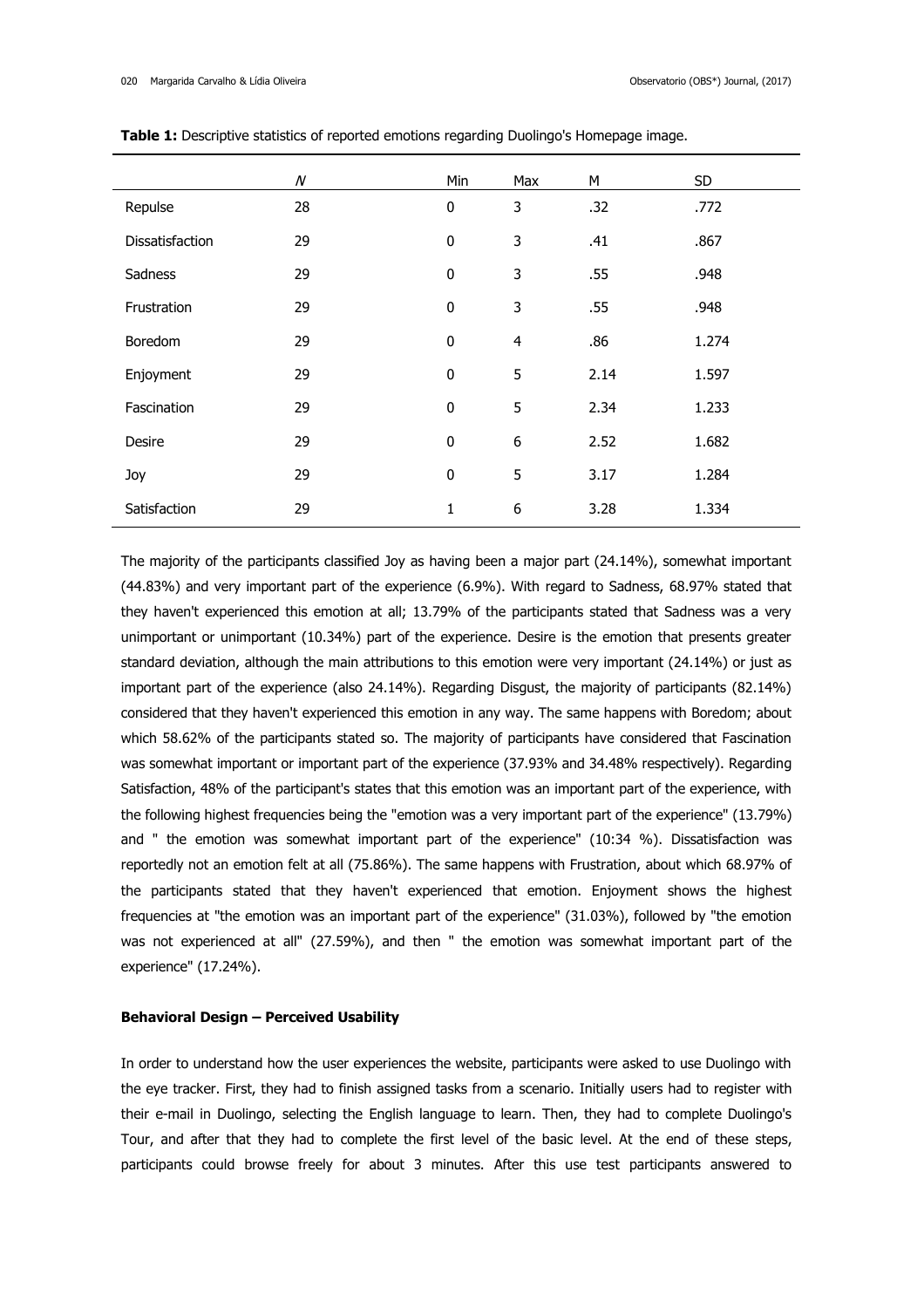Questionnaire 2, whose goal was to collect usability and functionality perceived by users during the interaction that had just taken place, as well as the classification of emotional user experience. On account of differences in viewing patterns and attention when people make mandatory or when they are navigating freely, it was chosen to do the analysis of these two types of navigation separately.

## **Guided Navigation.**

For each page visited were defined areas of interest, based on the fixation count heat map and map of clusters, and then adjusted to the areas of the interface. After two eye tracking metrics were analyzed: number of fixations and fixation duration (that can be taken as an indication of affective responses (Huisman, 2011).The pages analyzed were:

- The homepage without being logged in;
- The final page of the tour;
- The homepage after complete the tour;
- Level Page before the first lesson;
- Completion screens (2) of the first lesson;
- Level Page after completing the first lesson of the basic level.

In the "Homepage without being logged in", the areas which protrudes by a greater number of fixations and a higher percentage of participants fixing on it are the registration buttons, where 93% of the participants fixed their gaze in the "Register with facebook" button and all of them (100%) fixed on "Register with email" button. There is also a large concentration of gaze points in the central area immediately below this buttons, which suggests the appearance of the registration form (image that the eye tracker didn't record). Regarding the calculated eye tracking metrics, there is a mean of 45.53 fixations in the area immediately below the registration buttons. Other areas worthy of mention are those of the registration button with facebook (14.63 fixations) and with the email (12.63 fixations). As regards the duration of fixation, the areas that registered higher fixation duration means were the "create account form" zone (0.39 second) and the registration buttons (0.30 seconds).





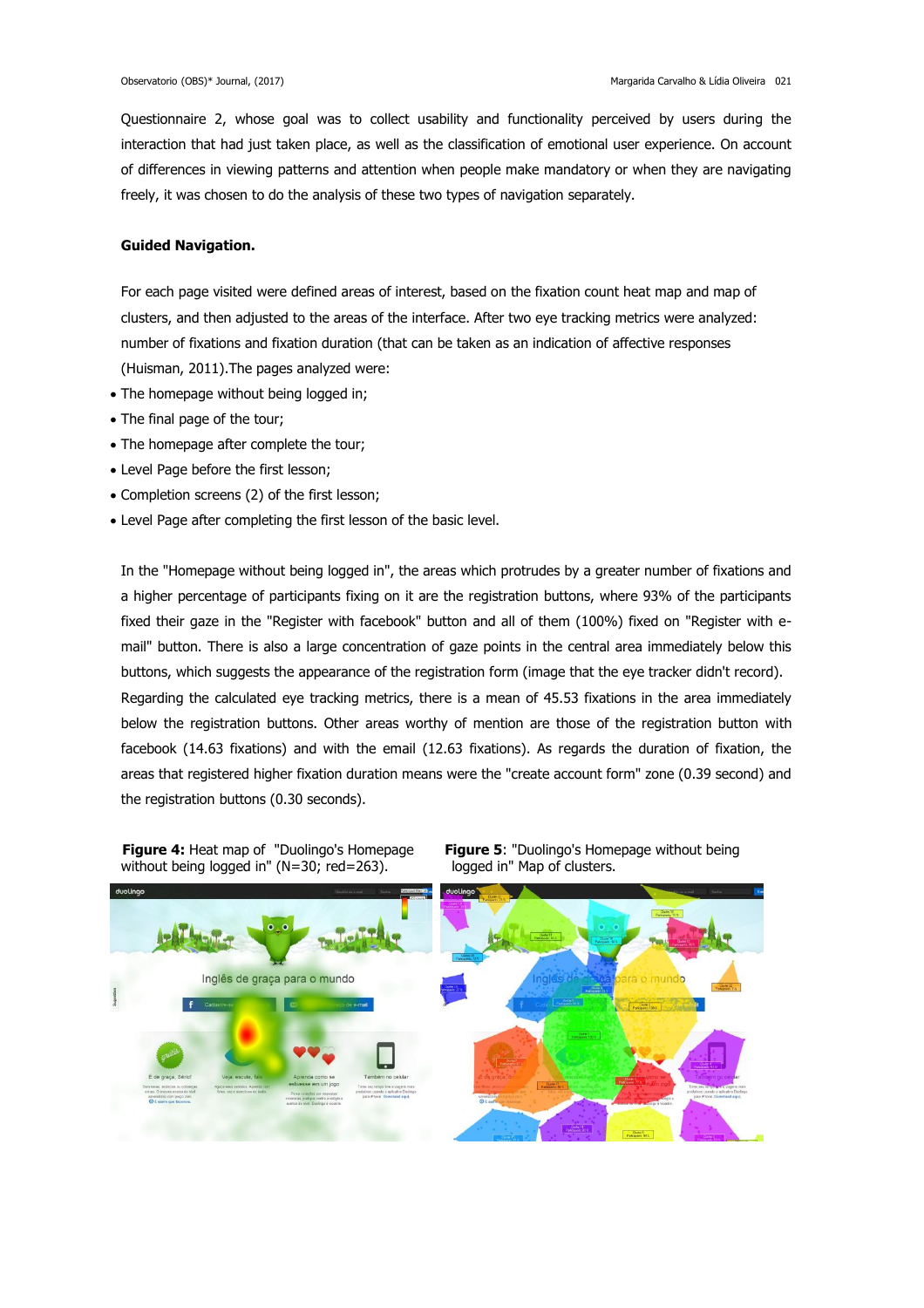There is undoubtedly a higher level of attention's focus on the registration button and the account creation form. Since the required task in this screen was register in the site with the email address, the results seem obvious.

Regarding the "Tour" it was only analyzed the final page (see Appendix A image 1), which shows a greater number of fixations on the left side, where the text which explains the dynamics of the lessons is located. There is also some focus, although more dispersed, on the right side of the screen, where the Skilltree is, and then in the "Continue" button. The eye tracking metrics calculated corroborates this information. There is positively a higher fixation concentration in the informative text about how the site works (fixation count mean=21.30; fixation duration mean=0.32 seconds).

After completing the Tour, participants were directed to Duolingo's Homepage (already logged in), where they had to find the access to the first lesson of the basic level. Based on the heat map we could comprehend that participants' attention was distributed between the access to the lesson, since it was being signaled by the mascot, and the areas of "user progress" and "compete with friends" (located on the site's right sidebar). The eye tracking metrics calculated confirm this observation. The fixations count mean indicate 31.54 fixations at the top of the Skilltree in the access to the first lesson, an highly disparate value to the remaining areas of interest.

**Figure 6:** Homepage after complete the tour Heat **Figure 7:** "Homepage after complete the tour" map (N=30; red=65).

map of clusters.



After clicking on the button, which proceeds to the first lesson of the basic level, the participant is redirected to the level page. The heat map shows a focus of fixations on the icon that effectively gives access to the first lesson, not only because it is the entry that participants seek but also because the icon is blue, symbolizing the fact that it is active, contrasting with the other icons that are gray. Again, eye-tracking metrics such as number of fixations and duration confirm this observation.

By clicking on first lesson's icon, exercises like matching words to pictures, translation from Portuguese to English and vice versa, audio exercises and even tasks that require voice recording are presented to the participants. These exercises are shown randomly to users and for this reason no data was extracted and analyzed regarding the screens of exercises.

By the time lesson 1 is completed, participants are presented with the completion screens of the first lesson (see Appendix A image 2-3). The first one tells the user the remaining number of lives, the points that they have (represented by coins); the second contains the words in the exercises that were reinforced; and both have the action button "Continue". The heat map reveals that the area with the highest concentration of fixations is the image of the "coins", and then the "Reinforced words". The "Continue" button also features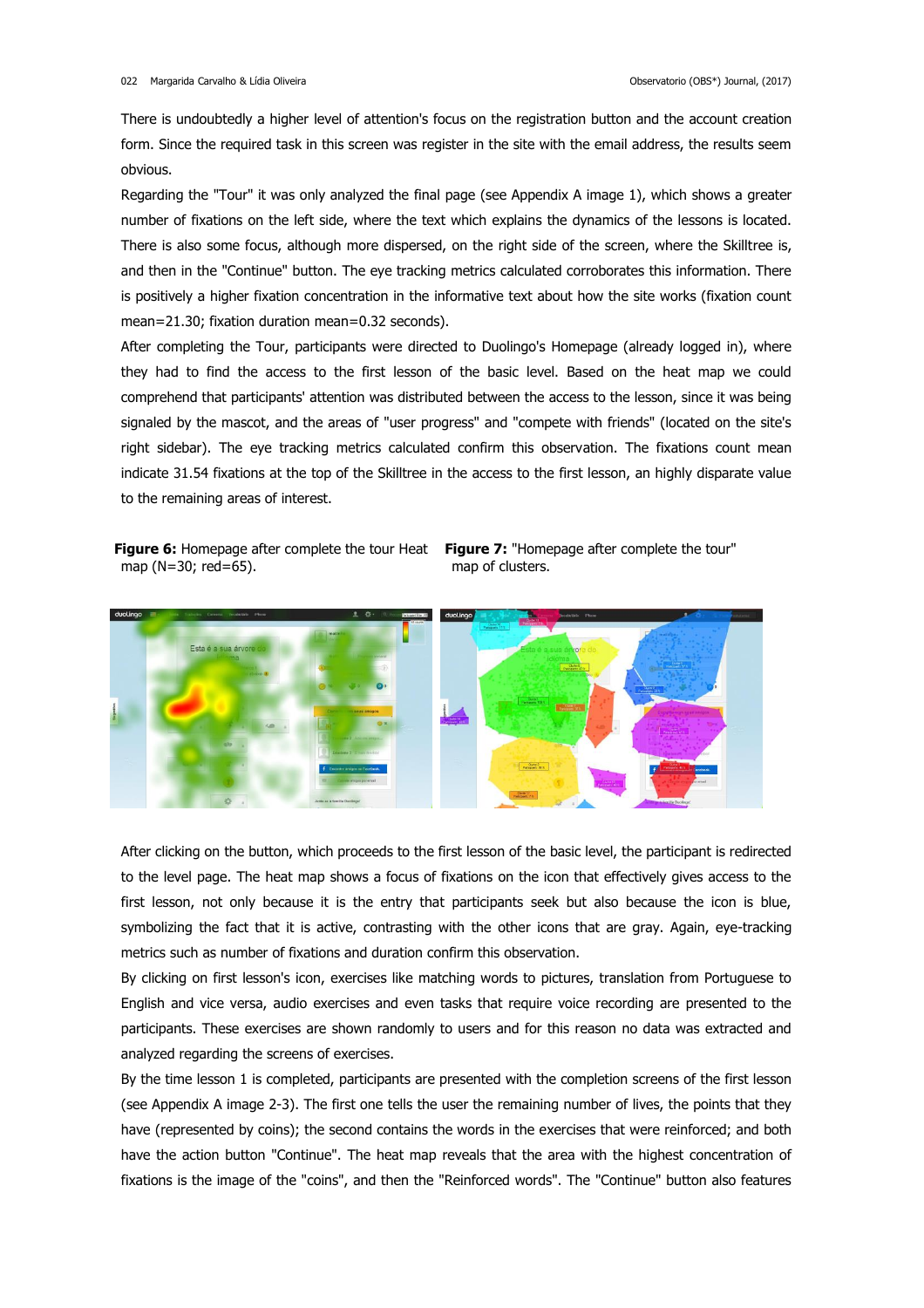some fixations. Regarding the first completion screen, based on the number of fixations, the areas of greatest interest are the image of coins ( $M = 21.67$ ), then the area of "Reinforced words" ( $M = 13.67$ ), and the "progress bar" ( $M = 4.33$ ). The fixation duration mean puts in first place the "coins" and the "progress" bar" (0.30 sec), followed by the "Continue" button (0.29 seconds).

Then, the user is automatically redirected to the level page after completing the first lesson of the basic level, and from this point participants could browse freely for a few minutes in Duolingo.

### **Free navigation.**

Regarding the free navigation period, participants' recordings made with the eye tracker were observed from the last mandatory screen until 3 minutes of recording, in order to understand what actions participants would take next. Some behavior patterns emerge. Most participants explored a little of the page level, check out the key that dispenses from the level, looked up and explored the comments, and then the majority started the second lesson of the basic level. However, there were those who had a different attitude, exploring some more Duolingo eg returning to the home page. Still, user profile pages, settings page and menu links, such, as "Translations", Vocabulary and Conversations were the favorite destinations. Generally, in the Settings pages the focus of attention was on the forms' labels. On the other pages visited,

there is the concentration of the fixations on the illustrative images, for example, in the "Profile Page" in the "Badge" that indicate the learning stage of progress; or in photographic image, like in "Translations" page, where the focus was on language experts photos.

After Duolingo's use test, participants completed a questionnaire intended to measure their impressions on the usability of the site and how they classified the experience they had. The first question of the questionnaire included 10 statements, on which users had to indicate their level of agreement in a 7-point scale, where  $1 =$  strongly disagree and  $7 =$  strongly agree. It was calculated the means of the appropriate statements for each parameter, being possible to calculate four scores: overall satisfaction, system's usability, content quality and interface quality (see Appendix B). In cases where the participant did not respond or select the option N/A (= not applicable), the mean was calculated of the remaining items.

|                      | $\overline{N}$ | Min            | Max | М    | SD.  |  |
|----------------------|----------------|----------------|-----|------|------|--|
| Interface quality    | 30             | $\overline{4}$ |     | 5.93 | .665 |  |
| Overall satisfaction | 30             | $\overline{4}$ |     | 6.13 | .595 |  |
| Content quality      | 30             | 4              |     | 6.14 | .709 |  |
| <b>Usability</b>     | 30             | 4              |     | 6.27 | .755 |  |

Table 2: Descriptive statistics of perceived usability, sorted by the Mean.

That said, the analysis of the data shows that all parameters had as minimum 4 and maximum as 7, which verifies to be very positive as the level of agreement rises as the number indicated. Moreover, all means also revealed to be strongly positive, performing all over (or very close) of 6. The parameter that has the highest mean is the usability (M = 6.27), followed by the content quality (M = 6.14), overall satisfaction (M  $= 6.13$ ) and finally the interface quality (M= 5.93). The fact that this parameter scored the lowest can be explained by the fact that one of its statements recorded the highest number of  $N / A$  (= not applicable) replies. The statement "Duolingo has all the features that I hoped he had" had an mean noticeably below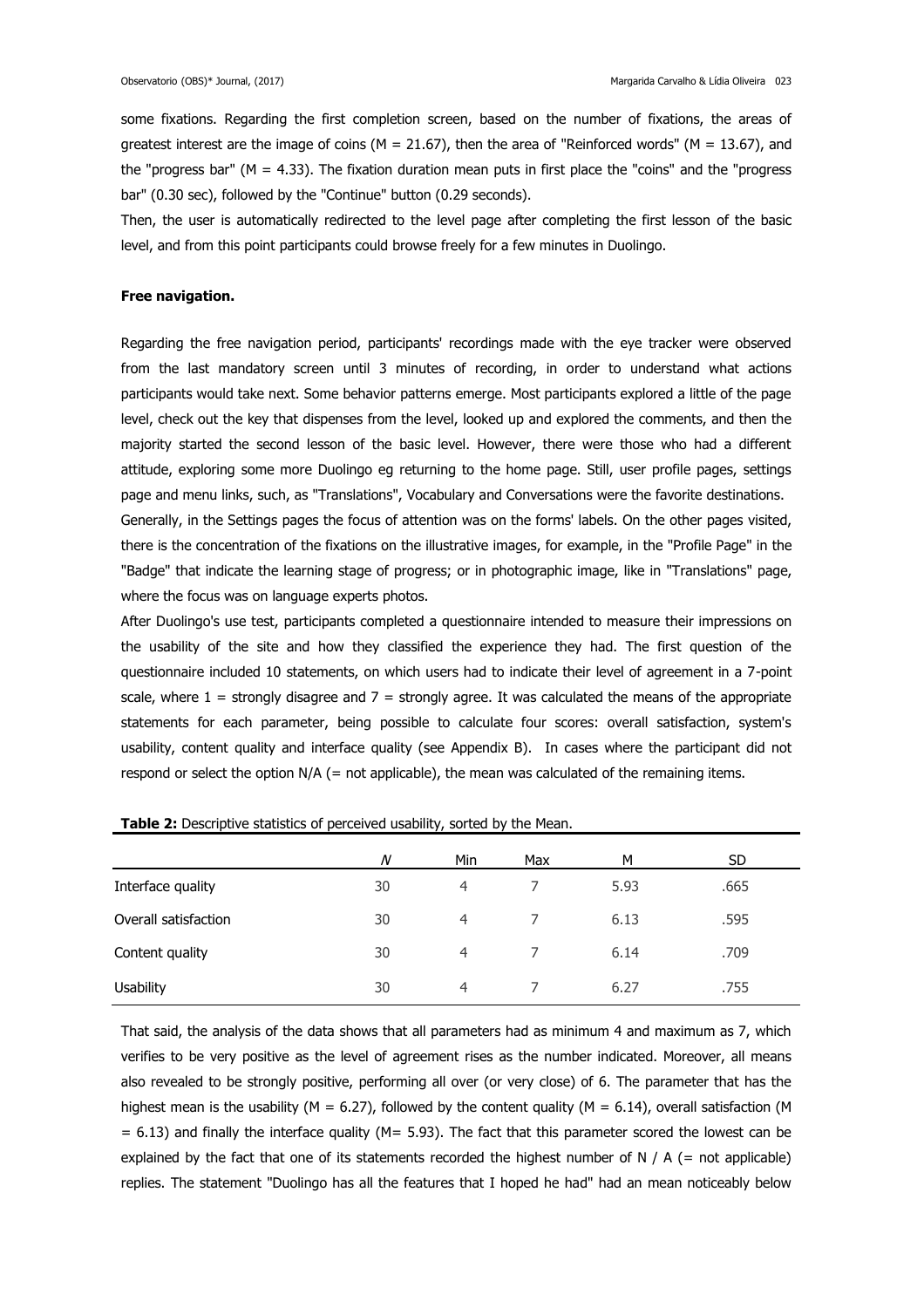the other statements (5.39). All the rest have means above 6. Thus, one can say that in general, participants considered the usability of Duolingo, including the content quality and the interface very positive.

In order to check the emotions triggered by the interaction with the site, the same table of emotions as that used in the evaluation of visceral dimension was used. Negative emotions (sadness, dissatisfaction, boredom and disgust) show maximum values very low (1 or 2) with the exception of Frustration that has a maximum value of 4. On the other hand, all positive emotions have maximum attribution of 6 (= emotion was a very important part of the experience).

|                 | $\boldsymbol{N}$ | Min              | Max            | M    | SD    |
|-----------------|------------------|------------------|----------------|------|-------|
| Sadness         | 30               | $\boldsymbol{0}$ | 1              | .10  | .305  |
| Dissatisfaction | 30               | $\boldsymbol{0}$ | 1              | .10  | .305  |
| Repulse         | 30               | $\boldsymbol{0}$ | 1              | .13  | .346  |
| Frustration     | 30               | $\boldsymbol{0}$ | $\overline{4}$ | .30  | .877  |
| Boredom         | 30               | $\boldsymbol{0}$ | $\overline{2}$ | .33  | .606  |
| Enjoyment       | 30               | $\boldsymbol{0}$ | 6              | 2.87 | 2.145 |
| Desire          | 30               | $\boldsymbol{0}$ | 6              | 3.13 | 1.756 |
| Fascination     | 30               | $\boldsymbol{0}$ | 6              | 3.13 | 1.697 |
| Joy             | 30               | $\boldsymbol{0}$ | 6              | 3.83 | 1.533 |
| Satisfaction    | 30               | $\boldsymbol{0}$ | 6              | 4.20 | 1.324 |

**Table 3:** Descriptive statistics of reported emotions regarding Duolingo's interaction, sorted by Mean.

Therefore, we can presume that negative emotions have lower means than positive emotions. Negative emotions show means inferior to 0.5 (values between 0.10 and 0.33), highlighting Frustration and Boredom as the negative emotions with the highest means (0.30 and 0.33 respectively). With regard to positive emotions, they all have means above 2, standing out Satisfaction and Fascination with the higher means (4.20 and 3.83 respectively). Note also that Enjoyment was the positive emotion with the lowest mean (2.87). Furthermore, it is noted that positive emotions have larger standard deviations (above 1.2), which means a greater dispersion of values than the negative emotions.

Although positive emotions' means haven't been that high (values of 3 and 4, that is, the emotion was important or major important to the experience) and in parallel the negative emotions with the highest means have been Frustration (0.30) and Boredom (0:33); these have means lower than 1 (meaning they were very minor part of the experience or not all), which suggests that positive emotions prevail in what regards the overall satisfaction of users with the usability of Duolingo.

#### **Reflexive Design – Experience over time**

In this phase of the study, participants were asked to use Duolingo integrated in their daily activities over a period of about five weeks (34 days), and to record their emotional experiences with the site. Participants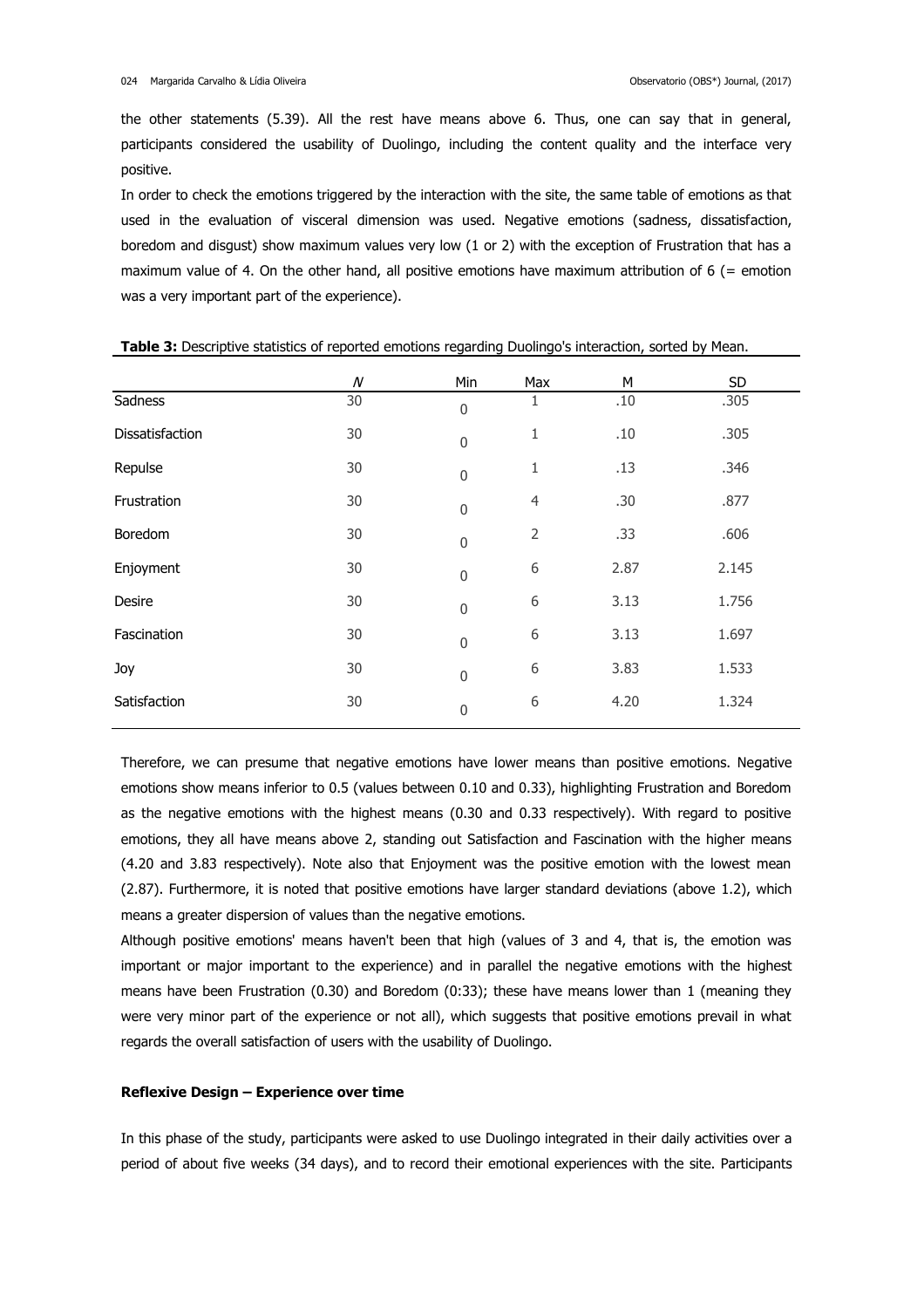were reminded daily via e-mail to use Duolingo and register in a web platform the average time of each access and the emotions triggered by site (it was used the table of emotions previously administered for analysis of emotions in the visceral and behavioral components). From these records were generated user profiles and it was analyzed the average access time, frequency and average of the triggered emotions. Besides, it was studied emotions weekly evolution. Finally, it was sought to ascertain whether there is a relation between the average access time and the mean of emotions.

Based on the access frequency to Duolingo three user profiles were considered. From 30 participants, 34%  $(= 10)$  did not use at all the site in this phase of the study. From the remaining participants, 43%  $(= 13)$ were considered occasional users, which means that used Duolingo from 1 to 10 times. Approximately 10%  $(= 3)$  were regular users using Duolingo 11 to 24 times, and 13%  $(= 4)$  were considered very frequent users (using site between 25 and 34 times). In general, the average access time to Duolingo (N = 199) most common was 5 to 10 minutes (87 accesses), followed by hits from 2 to 5 minutes (78 accesses), 29 of the accesses were from 10 to 30 minutes and only 5 were of 30 minutes to two hours.

|                 | Occasional user | Regular<br>user  | Very frequent<br>user |
|-----------------|-----------------|------------------|-----------------------|
| Joy             | 30              | $\mathbf 0$      | 1                     |
| Sadness         | 30              | $\boldsymbol{0}$ | 1                     |
| Desire          | 30              | $\mathbf 0$      | 1                     |
| Repulse         | 30              | $\mathbf 0$      | 4                     |
| Boredom         | 30              | $\mathbf 0$      | $\overline{2}$        |
| Fascination     | 30              | $\boldsymbol{0}$ | 6                     |
| Satisfaction    | 30              | $\mathbf 0$      | 6                     |
| Dissatisfaction | 30              | $\mathbf 0$      | 6                     |
| Frustration     | 30              | $\mathbf 0$      | 6                     |
| Enjoyment       | 30              | $\mathbf{0}$     | 6                     |

**Table 4:** Emotions Mean in experience over time.

Concerning triggered emotions, Joy's mean has been similar in all three profiles, occasional users report a mean of 3.41, while regular users show a mean of 2.89 and very frequent users mean was 3.18, meaning that all profiles considered Joy an important part of the experiment. Sadness displays means below one and close to zero in all user profiles (occasional users  $M = 0.30$ ; regular users  $M = 0.60$ , very frequent  $M =$ 0.22), which means that this emotion was not experienced all. Desire registered means above 2.2 (occasional users M = 2.95, regular users M = 2.33 and very frequent users M = 2.24), which shows that this emotion was one minor part of the experience. Correlated to Sadness, Repulsion shows very low means (occasional users M = 0.30; regular users  $M=0.24$  and very frequent users M = 0.03), which means, the emotion was not experienced at all. The same happens with Boredom, presenting a mean lesser than one, although higher than the Repulse, and occasional users  $M = 0.95$ , regular users  $M = 0.54$  and very frequent  $M = 0.14$ . Fascination has positive means close to 2, namely, the emotion was a minor part of the experience with occasional users reporting the highest mean ( $M = 2.68$ ), followed by very frequent users (M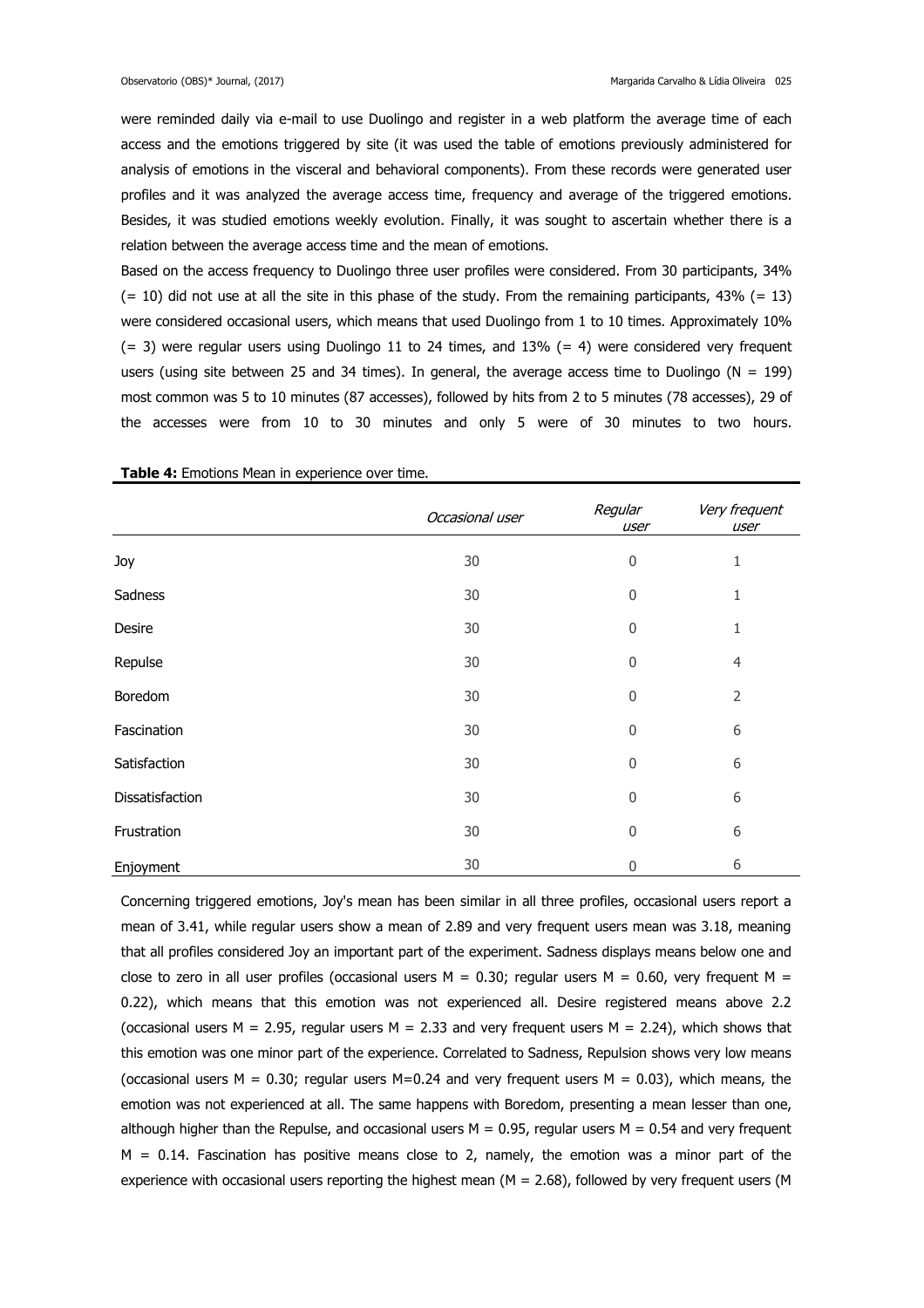$= 1.97$ ) and then regular users (M = 1.80). After Joy, Satisfaction is the emotion that has higher means (near and above 3). Occasional users indicated an average of 3.41, regular users have a mean of 2.83 and very frequent users  $M = 3.04$ . Dissatisfaction features low means as other negative emotions (sporadic users M = 0.49, regular users M = 0.61 and very frequent users M = 0.32). The same happens with Frustration, which concludes that the emotion was very unimportant part of the experience or was not experienced at all (occasional users  $M = 0.62$ , sporadic users  $M = 0.83$ ; very frequent users  $M = 0.28$ ). Finally, Enjoyment presents averages over 2 in occasional and frequent users ( $M = 2.61$  and  $M = 2.39$ respectively) while very frequent users report a considerably lower mean (M=0.75).

In general, both emotions with higher and lowest mean were the same across the different users' profiles. Positive emotions such as Joy, Satisfaction, followed by Desire and Enjoyment have higher means while negative emotions such as Sadness, Disgust and Boredom recorded the lowest values. Despite the positive emotions prevail over negative ones in all profiles; note that occasional users attribute a slightly higher mean to Boredom ( $M = 0.95$ ) than regular ( $M = 0.54$ ) or very frequent users ( $M = 0.14$ ).

Refer also that very frequent users registered rather lower means regarding emotions like Repulsion ( $M =$ 0.03) and Boredom ( $M = 0.14$ ) than the other user profiles as well as Dissatisfaction ( $M = 0.32$ ) and Frustration ( $M = 0.28$ ), fact that may be related to familiarity with the platform derived from the frequency of access. However, very frequent users report the lowest mean to Enjoyment ( $M = 0.75$ ).

It was also analyzed emotions' evolution over the 5 weeks of independent use of Duolingo. Regarding positive emotions (such as Joy, Desire, Fascination, Satisfaction) they all show a pattern of decreasing mean in the first three weeks, and rise slightly at week 4 and then back down in Week 5. Enjoyment is the exception to this pattern with a decreasing mean from week 1 ( $M = 2.27$ ) to 4 ( $M = 1.1$ ) and going up slightly in week 5 ( $M = 1.27$ ). Regarding the negative emotions, Dissatisfaction and Sadness demonstrate a similar pattern to Enjoyment, with mean decreasing from week to week, rising in Week 5. Repulse and Boredom have very low but constant means during the first 3 weeks, down slightly at week 4 and rising again in Week 5. Finally, Frustration is the emotion which mean varies over the course of five weeks, and its peak is the first week (perhaps derived from the habituation to the system -  $M = 0.76$ ), goes down in the second week (M = 0:39), rises in week 3 (M = 0.42), back down in week 4 (M = 0:16), rising considerably in week 5 ( $M = 0.54$ ).

**Figure 8:** Emotions weekly average evolution.

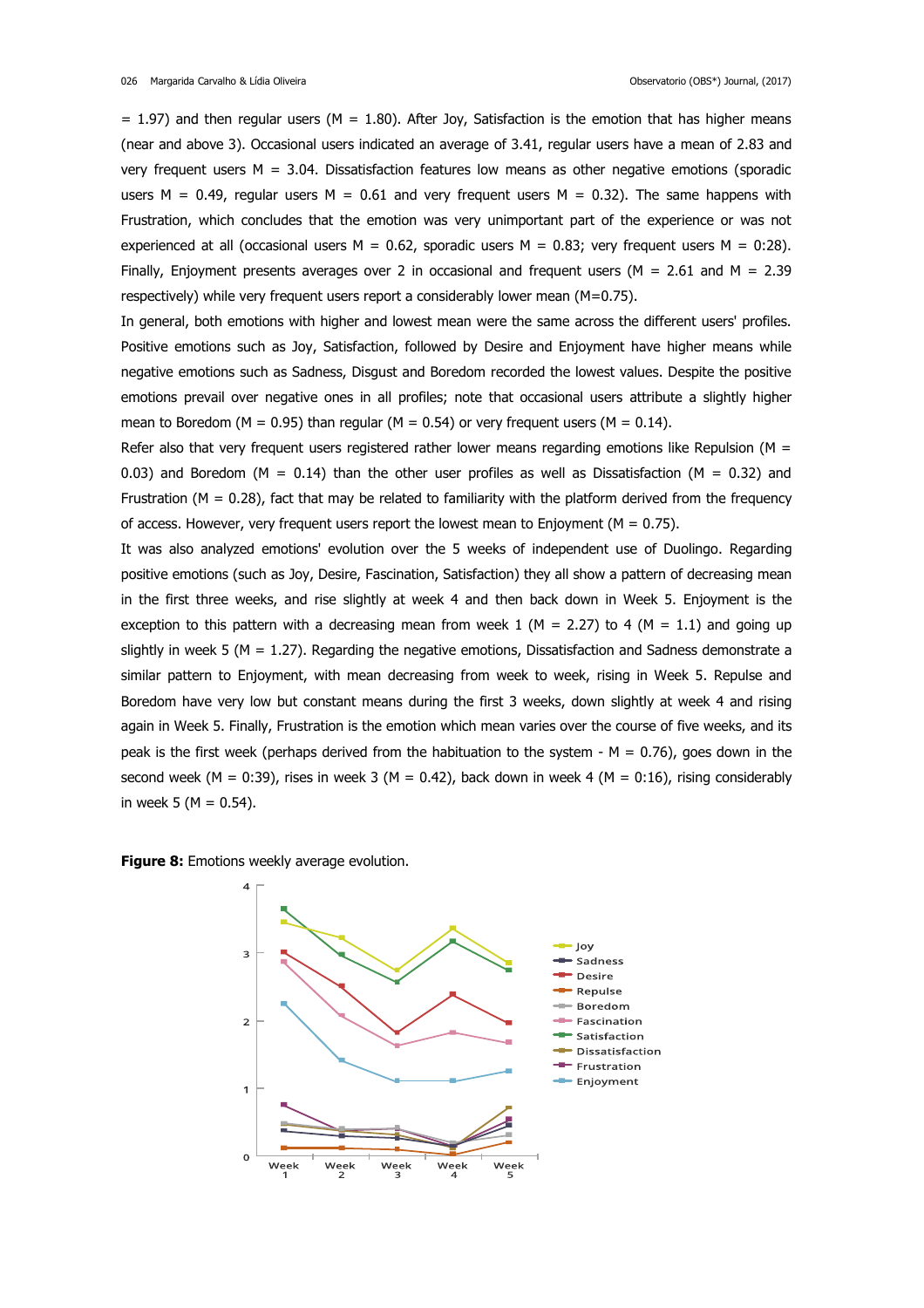In order to try to understand whether there was relation between the access time mean and the different emotions, it was calculated Spearman's correlation coefficient, assuming that there is no relationship between the access time mean and the mean of the reported emotions (see Appendix C).

Besides a weak correlation coefficient ( $rs = 0.109$ ), Joy shows no relevant significance levels. On the other hand, Desire, Fascination and Satisfaction, in addition to having positive, although weak coefficients (0.201, 0.197 and 0.175 respectively), have significance levels of 0.01. It can be deduced that the probability of chance is very low and the alternative hypothesis that states that the mean of these emotions increase as the time of access can be accepted. The same is not true regarding Enjoyment which presents a rs=0.060 (very weak) and isn't statistically significant evidence to be able to affirm the existence of the correlation. All negative emotions, such as Sadness, Repulse, Boredom, Dissatisfaction and Frustration, exhibit weak positive correlation coefficients (Repulse  $rs = 0.016$ ; Boredom  $rs = 0.01$ ), too weak or negative (Sadness rs  $= -0.080$ ; Dissatisfaction rs =  $-0.070$  and Frustration rs =  $-0.002$ ) although always with significance levels greater than 0.05, thus not allowing to reject the null hypothesis and having no evidence to say that there is a relation between the mean of the emotion and access time. Then it can be concluded that the data only allows considering that there is a positive, albeit weak correlation between Desire, Fascination and Satisfaction and access time.

At the end of the period of autonomous use of Duolingo was sent a final questionnaire (The Last Diary of Experience) to the 30 participants with specific questions related to aspects of the interface, such as navigability, content type, and visual customization, motivation, and the degree of familiarity (generated by identification with identical websites or by frequent use). These questions were intended to better understand the user experience over time, as well as the creation of relation with the site, both aspects that determine the reflective aspect of emotional design. The return resulted in 14 complete responses to this questionnaire.

In order to determine which was the type of motivation to use Duolingo, participants were asked if they used the site in a hedonic (pleasure and entertainment) or utility (personal/professional enhancement) way or both simultaneously. Exactly half of the respondents (=7) indicate motivations of both types simultaneously, ie, both hedonic and utilitarian, while three said they used Duolingo just for entertainment / pleasure and 4 only utility / personal enhancement and professional.

In order to validate if the opinion of the study participants about Duolingo's aesthetic qualities have been influenced by the experience over time, the statements to evaluate visual aesthetics presented in Questionnaire 1 were repeated. It is noted that the individual parameters mean are slightly higher in this dataset (simplicity M = 3.57; diversity M = 3.86, colors M = 3.86; craftsmanship M = 3.79) than in the first dataset concerning Duolingo's Homepage screenshot. The overall mean of visual aesthetics on the experience over time is 3.76, proving to be very positive, very close to the screenshot.

Despite the importance of aesthetic qualities, is the ease of interaction that allows the platforme to keep users' attention over time. Regarding perceived usability over time, it was placed two statements to classify the level of agreement on a 5-point scale. The first was "It's easy to navigate Duolingo" which averaged 3.71. The second statement, "I get what I expected when I click on the elements of this site," has an average of 3.64. Both means are clearly positive. As regards the comparison of these data with the satisfaction on the usability of Duolingo measured in the phase of behavioral dimension it was found that in both cases (perceived usability in the behavioral design phase of the experiment and after over time) participants assigned the highest level of agreement in all claims.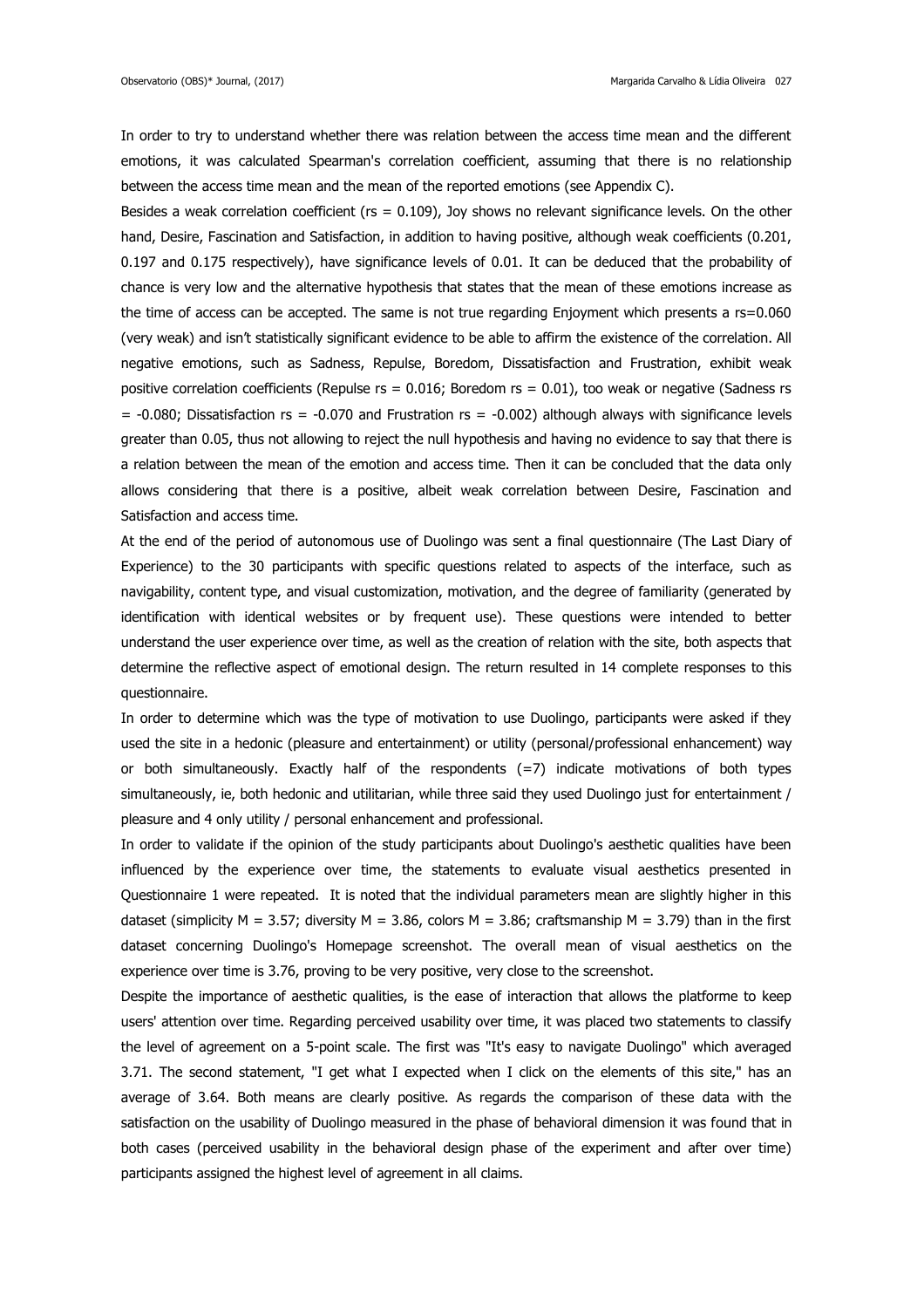In order to understand the opinion about Duolingo's texts and pictures, two statements were assessed " in a 5-point scale where 1 = Strongly Disagree and 5 = Strongly Agree: "The texts had good readability" and "The pictures were attractive. Regarding texts, 9 of the participants indicated that somewhat agree, 2 indicated that they agree, 2 said they strongly agree and only 1 respondent partially disagrees with the statement. As for the images, the vast majority of participants ( $N = 10$ ) indicated that they partially agreed with the statement, declaring only two people who agree and two disagree partially.

In order to understand whether personalization triggers some kind of emotional response, participants were questioned if while using Duolingo they carried out some sort of customization on the site. Regarding the profile photo, 13 participants replied that they did not changed and one person did not answer this question. As for user data and biography, nine participants stated that they did not personalize, while five stated that they did. In what concerns the password and alerts, eight participants stated that they didn't customized these options and six said they did. It can be said from the data that the customizing settings regarding the profile photo, bio, user data and password and finally warnings, didn't have much relevance from the participants of this study, and the profile picture was the less personalized parameter.

Lastly, it was available in both the Daily Experience as the Last Diary Experience a comments field in which participants could express their opinions about the user experience with Duolingo. All comments converged on the idea that the negative feelings triggered (more specifically Frustration) while using the site, were mainly caused by answers that participants considered as valid and correct but the site marked them as mistakes. The participants attributed this to the fact that the version of the Portuguese language to be used is the Portuguese of Brazil, which presents some linguistic nuances that can lead to mistaken results.

#### **Discussion**

Regarding Duolingo's Homepage, the elements that attracted more users' attention firstly are elements that appeal to emotional instinct and can be explained by the psychological principles that are universal and guided by emotion. Thus the elements that draw the most attention of the users are in the following order, the "flags" of the courses offered by Duolingo, the website "Tagline", the "Mascot" and the button "Register with facebook", having been fixated primarily. However, in what regards the duration of the first fixation there is little variation between the different areas of interest. The percentage of fixations and total duration of fixations confirms interest areas preferred by participants. Since the foundation of emotional design is based on the fact that humans are guided by the same universal psychological principles which the core is emotion (Walter, 2011), the explanation of the data collected by the eye tracker is based on them. For example, the "Flags" and "Tagline" were fixated first because they are located in the center of the page (vertically and horizontally) and at the level of the user's eyes and could also reveal interest in the language options that the platform provides. Furthermore, because the lettering dimension matter (Weinschenk, 2011), the "Tagline" makes use of a considerably large font size attracting the user's gaze. The fact that the "Mascot" (the owl) attracts users' attention is related to the baby-face bias, also used by cartoonists in drawing characters with small bodies, large heads and eyes with dilated pupils, which appeal to human nature and the emotional instincts. In this sense, the designers take advantage of this principle, creating mascots for brands (eg "Freddie" the Mailchimp Monkey) (Walter, 2011). Finally, it is noted that the human being is a social, and therefore seeks interactions with others, including through technology, hence the success of social networks and, consequently, a greater number and duration of fixations on the button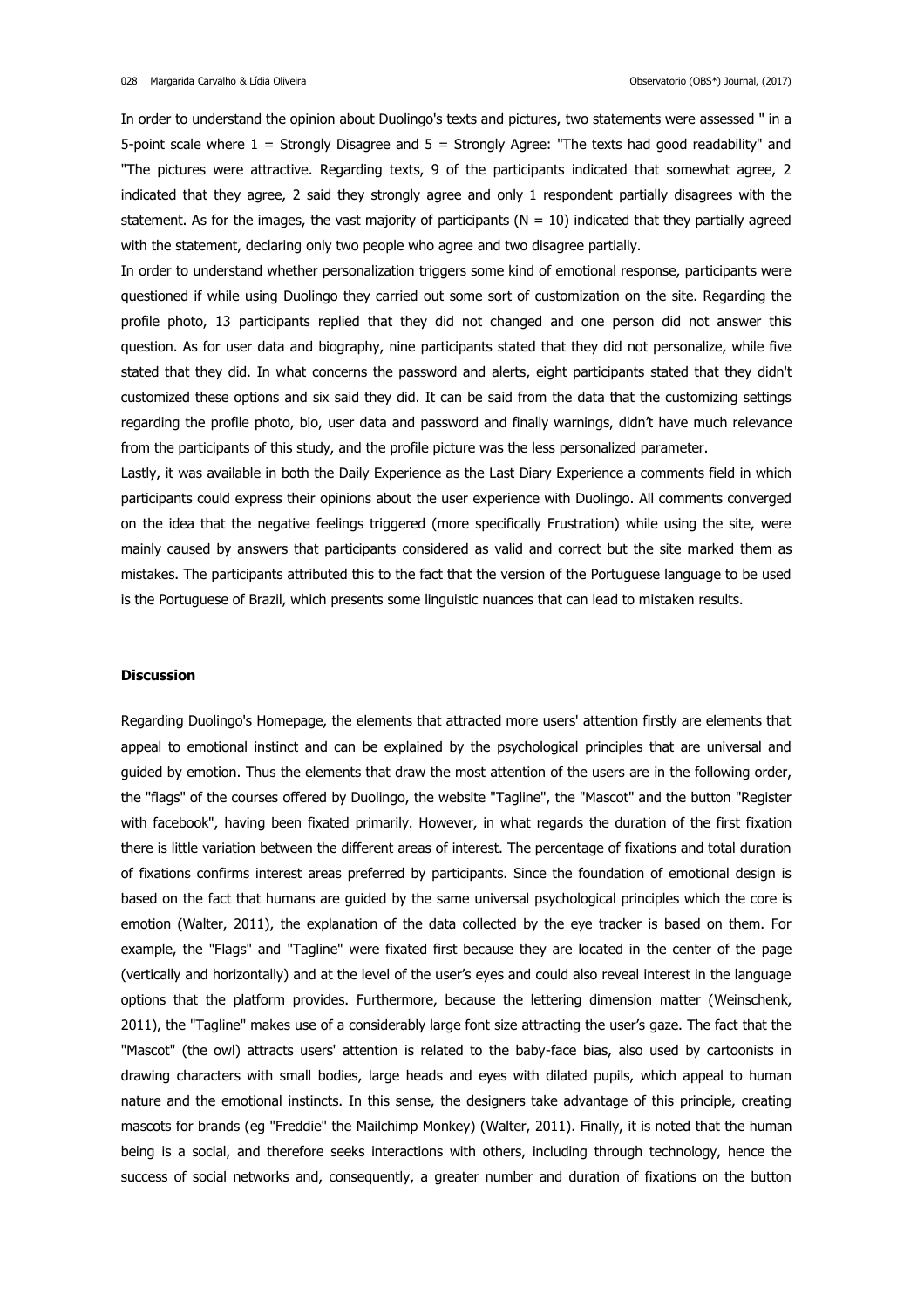"Registration with facebook" (Weinschenk, 2011). Besides, areas that contain users' photos (such as in Profile Page or "Translations" page with photos of language experts) also attract users attention derived from the face recognition principle, that states that our brain has a specific part near the amygdala (emotional center), which allows the faces to be recognized faster than objects, causing people to identify and to be responsive to faces on web pages faster than any other element (Weinschenk, 2011).

Moreover, the first impression of the Duolingo's Homepage image was positive, both globally and in relation to individual parameters of perceived aesthetics (simplicity, diversity, color and perfection); was considered pleasant, attractive and creative; and triggered mostly positive emotions especially Joy, Satisfaction and Desire.

Regarding navigation activity in Duolingo when the navigation is guided by a scenario, generally users' attention focus are the elements that allow them to conclude the task at hand, e.g. at the Homepage if the task was the registration, the data reveled a concentration of attention on the action buttons that allow registration and then in the account creation form. It was also confirmed that the text length can as well attract the attention of users but images do it in a greater extent. Photographic images draw more attention due to the face recognition principle. The illustrations stand out when they appeal to the emotional instincts (for example, the "Mascot") and / or because of their large size, as in the case of the "coins" that represent the points in "Page End of Lesson 1." In regard to free navigation in the "Settings Page" the focus of attention was in the labels of the form fields. On the other pages visited in this phase, the concentration of fixations was once again in illustrative images, for example, in the "Profile Page" the "Badge" indicative of the learning progress; or photographic in "Translations" Page in photographs of language experts. In general, participants considered Duolingo's usability very positive taking into account the overall satisfaction parameters, site usability, content quality and interface quality. The emotions triggered with higher means were positive emotions such as Joy and Satisfaction.

In the experience over time, the triggered emotions with higher and lowest means were common to the defined user profiles based on frequency of access. Joy, Satisfaction and Desire have the highest average while negative emotions such as Sadness, Repulsion and Boredom registered lower values. With respect to the weekly evolution of emotions, some evolved more positively than others. Thus highlights Frustration with the highest mean in the first week, which might be related to familiarization to the site. Indeed, the majority of participants consider that the familiarity of use contributed to a more confident and effective use of Duolingo. With regard to a possible relation between the average access time and emotions that are triggered by the interface, the data allows us to state that one can consider the existence of a positive but weak relation between positive emotions Desire, Fascination and Satisfaction and the average access time.

Finally, it remains important to note that in all dimensions of emotional design (visceral, behavioral and reflective) positive emotions (Joy, Desire, Fascination, Satisfaction and Enjoyment) stood out with means always superior to negative emotions (Sadness, Disgust, Boredom, Dissatisfaction and Frustration). During this study some obstacles were found, some of which are technical limitations on the server end where the questionnaires were hosted. When the network was disrupted, the server did not allow the user to submit their response to the questionnaire. Besides, the hardware limitation, namely the fact that the eye tracking equipment was connected to a machine with low processing capacity. In this regard, it is suggested that similar studies have redundancy of server, and to connect the eye tracking device to a machine with a processing capacity sufficient for the eye tracker does not become slower especially with respect to dynamic recordings.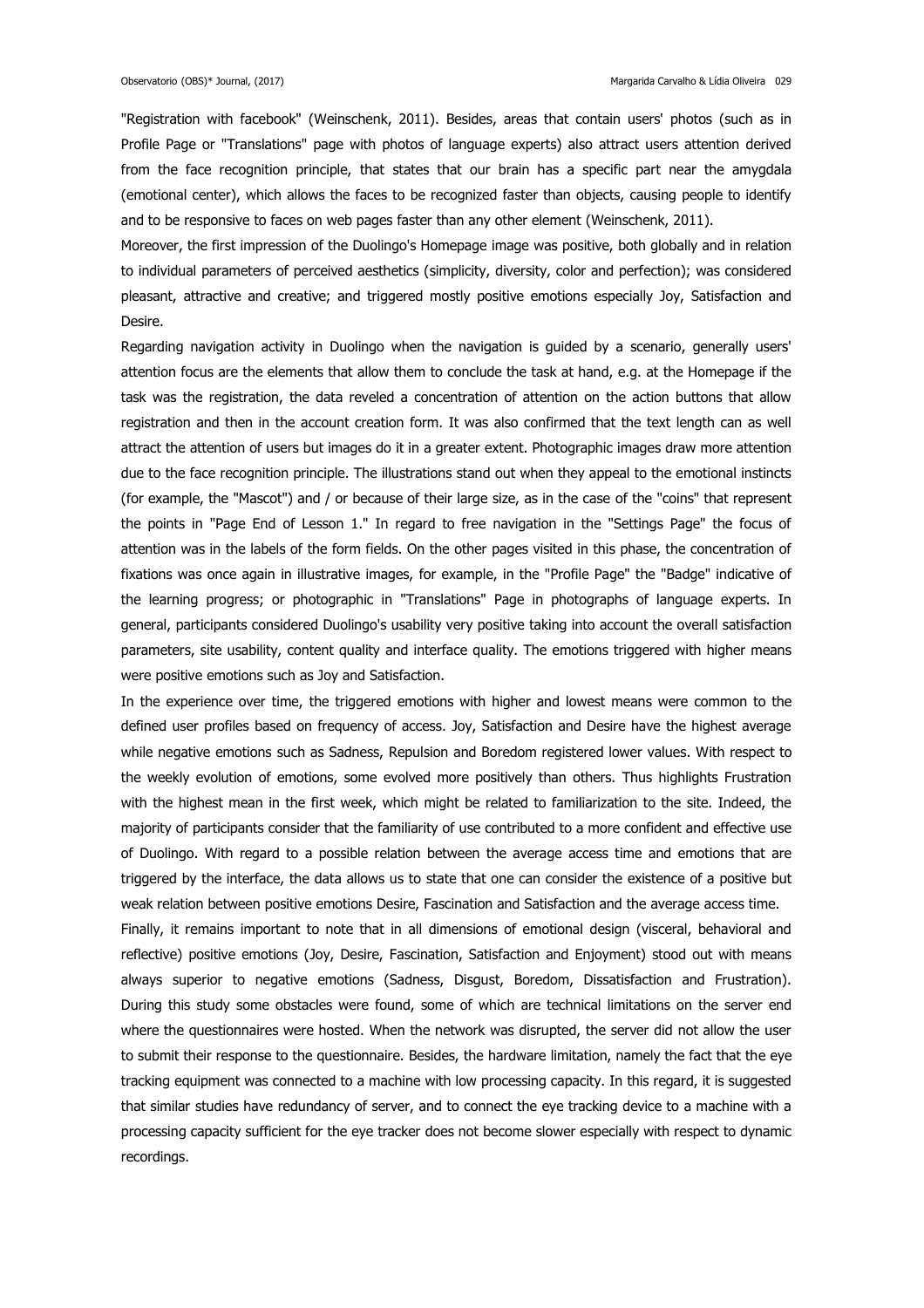The study described in this paper can, in a future scenario, progress in different directions. On one hand, one can make changes in the interface according to the principles of emotional design and verify the analysis of emotional responses. Moreover, and more enticing, applying a physiological / neurological method like pupillometry, which measures the changes in pupil's diameter and that it is interesting in the sense that it responds to the cognitive processing and stimulation intense interest, or electromyography, which measures the activity of facial muscles and facial expressions. Both methods can bring new perspectives to how we study the emotional responses due to the interaction with the interfaces and attempt to measure the correlation with physiological emotions. Furthermore, it would be also interesting to explore eye tracking metrics not derived from the gaze fixations, such as saccades (gaze motion) or scan paths (complete sequence of fixation -saccade-fixation) and how these metrics movement may or may not be an indicator of emotional responses.

#### **References**

- Baumeister, R. F., Dewall, C. N., & Zhang, L. (2007). Do emotions improve or hinder the decision making process? Do Emotions Help or Hurt Decision Making?: A Hedgefoxian Perspective (Vol. 9781610445).
- Bayliss, A. P., Murphy, E., Naughtin, C. K., Kritikos, A., Schilbach, L., & Becker, S. I. (2013). Gaze leading: Initiating simulated joint attention influences eye movements and choice behavior. Journal of Experimental Psychology: General, 142(1). http://doi.org/10.1037/a0029286
- Blascheck, T., Kurzhals, K., Raschke, M., Burch, M., Weiskopf, D., & Ertl, T. (2017). Visualization of Eye Tracking Data: A Taxonomy and Survey. *Computer Graphics Forum*. http://doi.org/10.1111/cgf.13079
- Deng, L., & Poole, M. S. (2010). Affect in web interfaces: a study of the impacts of web page visual complexity and order. MIS Quarterly, 34(4), 711-730.
- Desmet, P. M. A. (2002). Designing Emotions. Doctoral dissertation. University of Technology. Delft, The Netherlands.
- Dillon, A. (2002). Beyond usability: process, outcome and affect in human-computer interactions. Canadian Journal of Library and Information Science, 26(4), 57-69.
- Djamasbi, S., Siegel, M., & Tullis, T. (2010). Generation Y, web design, and eye tracking. International Journal of Human-Computer Studies, 68(5), 307-323.
- Emanuel, B., Rodrigues, C., & Martins, M. (2015). Rhetoric of interaction: Analysis of pathos. Lecture Notes in Computer Science (including subseries Lecture Notes in Artificial Intelligence and Lecture Notes in Bioinformatics) (Vol. 9186). http://doi.org/10.1007/978-3-319-20886-2\_39
- Eskimez, S. E., Sturge-Apple, M., Duan, Z., & Heinzelman, W. (2016). WISE: Web-based interactive speech emotion classification. In CEUR Workshop Proceedings (Vol. 1619).
- Forlizzi, J., & Battarbee, K. (2004). Understanding experience in interactive systems. Paper presented at the 5th conference on Designing interactive systems: processes, practices, methods, and techniques, Cambridge, USA.
- Fossdal, M., & Berg, A. (2016). The relationship between user and product: Durable design through personalisation. In Source of the Document Proceedings of the 18th International Conference on Engineering and Product Design Education: Design Education: Collaboration and Cross-Disciplinarity, and PDE 2016 (pp. 95–100).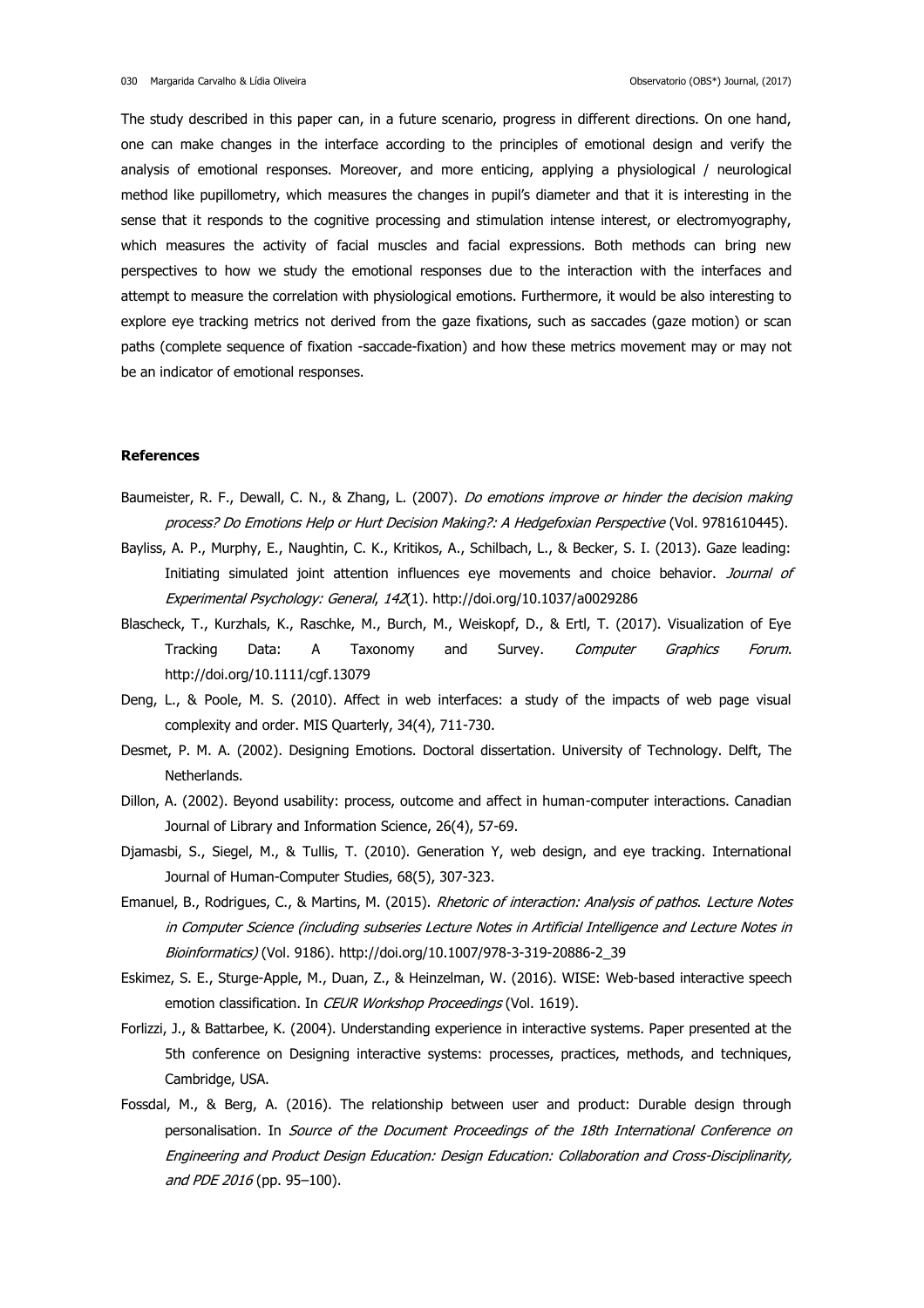- Gonçalves, M., Rocha, T., Magalhães, L., Peres, E., Bessa, M., & Chalmers, A. (2013). Identifying different visual patterns in web users behaviour. In Proceedings - SCCG 2011: 27th Spring Conference on Computer Graphics. http://doi.org/10.1145/2461217.2461231
- Gorp, T. v., & Adams, E. (2012). Design for emotion. U.S.A: MK Publications.
- Huisman, G. (2011). Visual Appeal and Affect in Websites A multi-method investigation into the relation between visual appeal judgements of websites and affect. (Mestrado), Twente.
- Huisman, G., & Hout, M. V. (2010). The development of a graphical emotion measurement instrument using caricatured expressions: the LEMtool. Emotion in HCI - Designing for People. Proceedings of the 2008 International Workshop Rostock, Germany: Fraunhofer.
- Isen, A. M. (1993). Positive affect and decision making. In M. Lewis & J. M. Haviland (Eds.), Handbook of emotions (pp. 261-277). New York, US: Guilford Press.
- Jordan, P. (2000). Designing Pleasurable Products. New York: Taylor and Francis.
- Kahneman, D., Krueger, A. B., Schkade, D. A., Schwarz, N., & Stone, A. A. (2004). The Day Reconstruction Method (DRM): Instrument Documentation.
- Kim, J., Lee, J., & Choi, D. (2003). Designing emotionally evocative homepages: An empirical study of the quantitative relations between design factors and emotional dimensions. International Journal of Human Computer Studies, 59(6). http://doi.org/10.1016/j.ijhcs.2003.06.002
- Koshkaki, E. R., & Solhi, S. (2016). The facilitating role of negative emotion in decision making process: A hierarchy of effects model approach. Journal of High Technology Management Research, 27(2). http://doi.org/10.1016/j.hitech.2016.10.010
- Lewis, J. R. (1993). IBM Computer Usability Satisfaction Questionnaires: Psychometric Evaluation and Instructions for Use. Boca Raton, FL: IBM Corporation.
- Lockner, D., & Bonnardel, N. (2015). Towards the evaluation of emotional interfaces. Lecture Notes in Computer Science (including subseries Lecture Notes in Artificial Intelligence and Lecture Notes in Bioinformatics) (Vol. 9169). http://doi.org/10.1007/978-3-319-20901-2\_47
- Lu, W., & Jia, Y. (2014). An eye-tracking study of user behavior in web image search. Lecture Notes in Computer Science (including subseries Lecture Notes in Artificial Intelligence and Lecture Notes in Bioinformatics) (Vol. 8862). http://doi.org/10.1007/978-3-319-13560-1
- Marques, R. (2009). Avaliação da Recepção da Informação Noticiosa em Televisão. (Mestrado), Universidade de Aveiro, Aveiro.
- Moshagen, M., & Thielsch, M. T. (2010). Facets of visual aesthetics. International journal of humancomputer studies, 68(10), 689-709. doi: http://dx.doi.org/10.1016/j.ijhcs.2010.05.006
- Nguyen, T.-H. D., Seif El-Nasr, M., & Isaacowitz, D. M. (2017). Interactive visualization for understanding of attention patterns. Mathematics and Visualization. http://doi.org/10.1007/978-3-319-47024-5\_2
- Norman, D. A. (2004). Emotional Design: Why we love (or hate) every day things. Nova Iorque: Basic Books.
- Ooms, K., Coltekin, A., De Maeyer, P., Dupont, L., Fabrikant, S., Incoul, A., … Van der Haegen, L. (2014). Combining user logging with eye tracking for interactive and dynamic applications. Behavior Research Methods, 47(4). http://doi.org/10.3758/s13428-014-0542-3
- Polignano, M. (2015). The inuence of user's emotions in recommender systems for decision making processes. In CEUR Workshop Proceedings (Vol. 1462).
- Poole, A., & Ball, L. J. (2005). Eye Tracking in Human-Computer Interaction and Usability Research: Current Status and Future. In C. Ghaoui (Ed.), Encyclopedia of Human-Computer Interaction. Pennsylvania: Idea Group, Inc.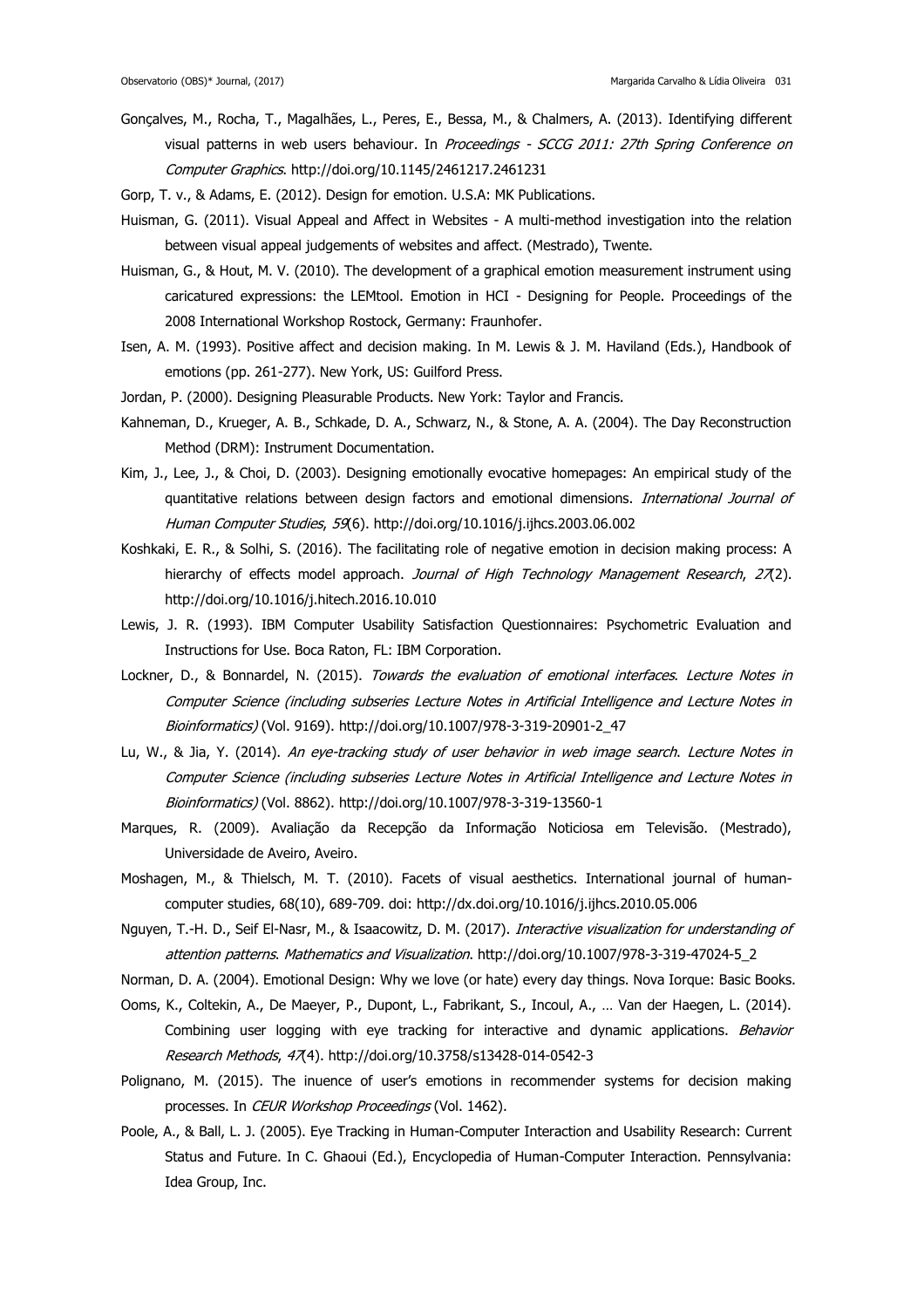- Prinz, A., Menschner, P., & Leimeister, J. M. (2012). Has NFC the potential to revolutionize self-reported electronic data capture?: an empirical comparison of different interaction concepts. Paper presented at the 2012 ACM annual conference extended abstracts on Human Factors in Computing Systems Extended Abstracts, Texas, USA.
- Radecký, M., Vykopal, J., & Smutný, P. (2015). Analysis of syntactic elements and structure of web pages using eye-tracking technology. In Proceedings of the 2015 16th International Carpathian Control Conference, ICCC 2015. http://doi.org/10.1109/CarpathianCC.2015.7145116
- Reeves, B., & Nass, C. (1998). The media equation: How people treat computers, television and new media like real people and places. Cambrige, UK: University Press.
- Rodrigues, R. (2010). A cenografia das notícias televisivas em Portugal: Um Estudo de Eye Tracking. (Mestrado), Universidade de Aveiro, Aveiro.
- Seo, K.-K., Lee, S., & Chung, B. D. (2016). Effects of Perceived Usability and Aesthetics on Emotional Responses in Different Contexts of Use. International Journal of Human-Computer Interaction, 32(6). http://doi.org/10.1080/10447318.2016.1160537

Walter, A. (2011). Designing for emotion: Jeffrey Zeldman.

Weichbroth, P., Redlarski, K., & Garnik, I. (2016). Eye-Tracking web usability research. In Proceedings of the 2016 Federated Conference on Computer Science and Information Systems, FedCSIS 2016. http://doi.org/10.15439/2016F127

Weinschenk, S. (2011). 100 Things Every Designer Needs to Know About People. Berkeley, CA: New Riders.

Yin, G., Zhang, Q., & Li, Y. (2014). Effects of emotional valence and arousal on consumer perceptions of online review helpfulness. In 20th Americas Conference on Information Systems, AMCIS 2014.

## **Appendix A: Heat maps and Maps of Clusters**



Image 1 – "Tour's Last Page" Heatmap (N=30; red=56).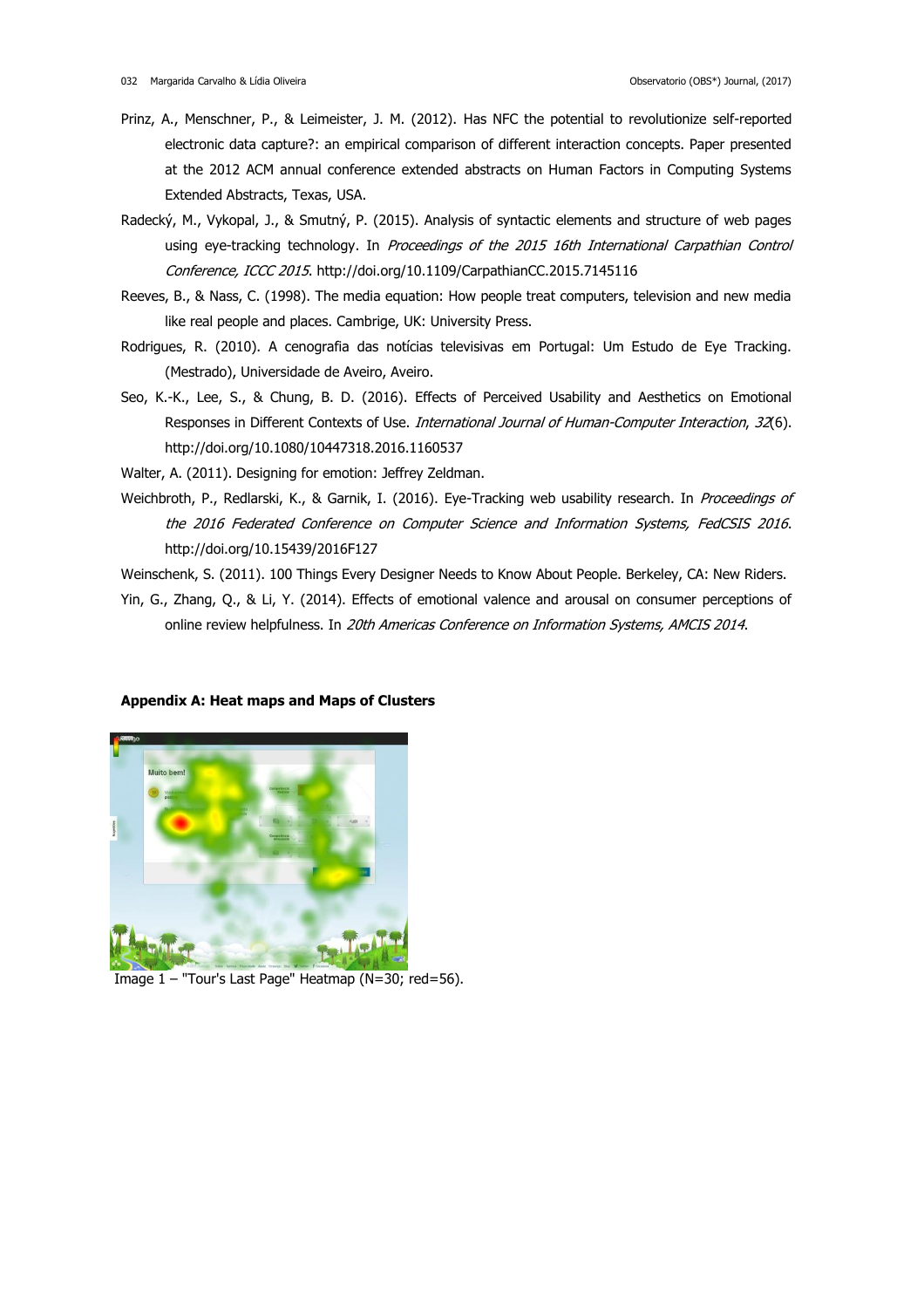Image 2 – "First Lesson Screen completation 1" Heatmap (N=30; red=13)

Image 3 – "First Lesson Screen completation 2" Heatmap (N=30; red=44)





# Appendix B: Perceived Usability Scale

**Table 5:** Perceived usability staments and their usability parameter

| Statement                                                                     | Parameter                                 |  |  |  |
|-------------------------------------------------------------------------------|-------------------------------------------|--|--|--|
| 1. It was simple to use Duolingo.                                             | System's usability / Overall Satisfaction |  |  |  |
| 2. I was able to complete the tasks quickly.                                  | System's usability / Overall Satisfaction |  |  |  |
| 3. I felt comfortable using this system.                                      | System's usability/ Overall Satisfaction  |  |  |  |
| 4. Duolingo's interface was pleasant.                                         | Interface quality/ Overall Satisfaction   |  |  |  |
| 5. I liked using the interface of this system.                                | Interface quality/ Overall Satisfaction   |  |  |  |
| 6. This system has all the functions and capabilities I<br>expect it to have. | Interface quality/ Overall Satisfaction   |  |  |  |
| 7. It was easy to find the information I needed.                              | Content quality / Overall Satisfaction    |  |  |  |
| 8. The information provided for the system was easy<br>to understand.         | Content quality / Overall Satisfaction    |  |  |  |
| 9. The organization of information on the system<br>screens was clear.        | Content quality / Overall Satisfaction    |  |  |  |